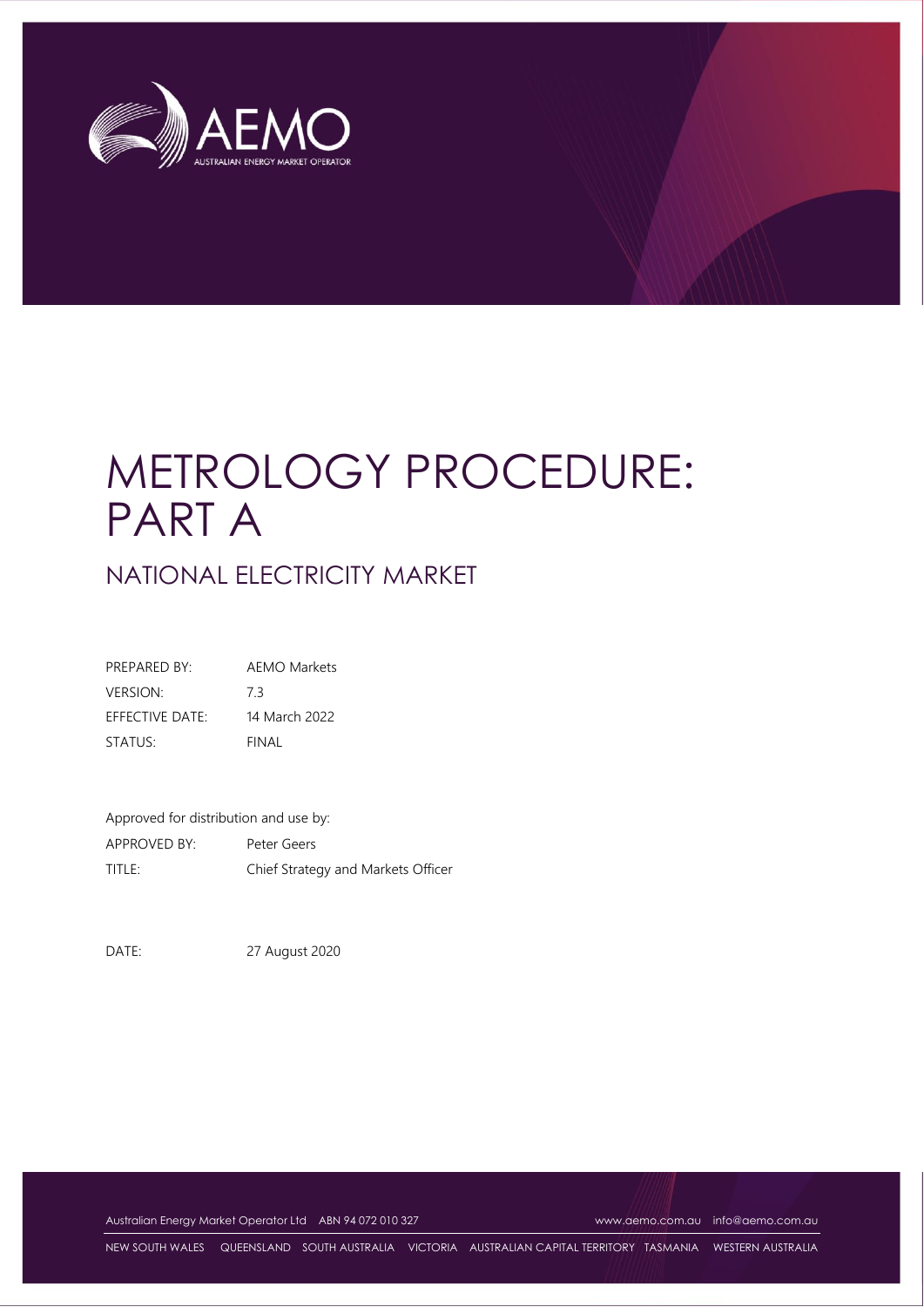

# **VERSION RELEASE HISTORY**

| Version | <b>Effective Date</b> | Summary of Changes                                                                                                                                                                                                                                                                                   |
|---------|-----------------------|------------------------------------------------------------------------------------------------------------------------------------------------------------------------------------------------------------------------------------------------------------------------------------------------------|
| 3.0     | 31 October 2011       | Updated to incorporate provisions of Rule Change: Provision of Metering Data<br>Services and Clarification of Existing Metrology Requirements.                                                                                                                                                       |
| 3.01    | 1 July 2012           | Updated to incorporate jurisdictional material in relation to Queensland Retail Tariff<br>Reform                                                                                                                                                                                                     |
| 3.10    | 1 January 2014        | Introduction of FRC in Tasmania                                                                                                                                                                                                                                                                      |
| 3.20    | 1 March 2014          | Updated to incorporate provisions of Rules Change: National Electricity Amendment<br>(Small Generation Aggregator Framework) Rule 2012 ERC 0141 and text corrections.                                                                                                                                |
| 5.30    | 15 May 2015           | Updated to align version numbering with Metrology Procedure: Part B and to include<br>corrections                                                                                                                                                                                                    |
| 6.00    | 1 December 2017       | Updated to incorporate:<br>National Electricity Amendment (Expanding competition in metering and<br>related services) Rule 2015. No.12;<br>National Electricity Amendment (Embedded Networks) Rule 2015 No. 15; and<br>National Electricity Amendment (Meter Replacement Processes) Rule 2016 No. 2. |
| 6.01    | 1 December 2017       | Updated to incorporate a number of clarifications and corrections                                                                                                                                                                                                                                    |
| 6.02    | 1 December 2017       | Updated with feedback from PoC Work Package 3 first stage consultation                                                                                                                                                                                                                               |
| 6.03    | 1 December 2017       | Final version.                                                                                                                                                                                                                                                                                       |
| 6.04    | 1 December 2017       | Added Jurisdictional x-values for type 4A metering installations                                                                                                                                                                                                                                     |
| 6.05    | 20 May 2020           | Updated to include IEC61869 in the CT and VT Standards, and clarify the verification<br>of Metering Data for whole current Small Customer Metering Installations, Type 4A,<br>5, 6 and 7 Metering Installations.                                                                                     |
| 7.0     | 1 October 2021        | Updated for National Electricity Amendment (Five Minute Settlement) Rule 2017 No.<br>15                                                                                                                                                                                                              |
| 7.1     | 1 October 2021        | Updated to incorporate National Electricity Amendment (Global Settlement and<br>Market Reconciliation) Rule 2018 No 14                                                                                                                                                                               |
| 7.2     | 1 October 2021        | Version placeholder for v6.05, v7.0 and v7.1 consolidation                                                                                                                                                                                                                                           |
| 7.3     | 14 March 2022         | Updated to incorporate National Electricity Amendment (Introduction of metering<br>coordinator planned interruptions) Rule 2020 No. 7.                                                                                                                                                               |
| 7.4     | 14 March 2022         | Version placeholder for v7.2 and v7.3 consolidation                                                                                                                                                                                                                                                  |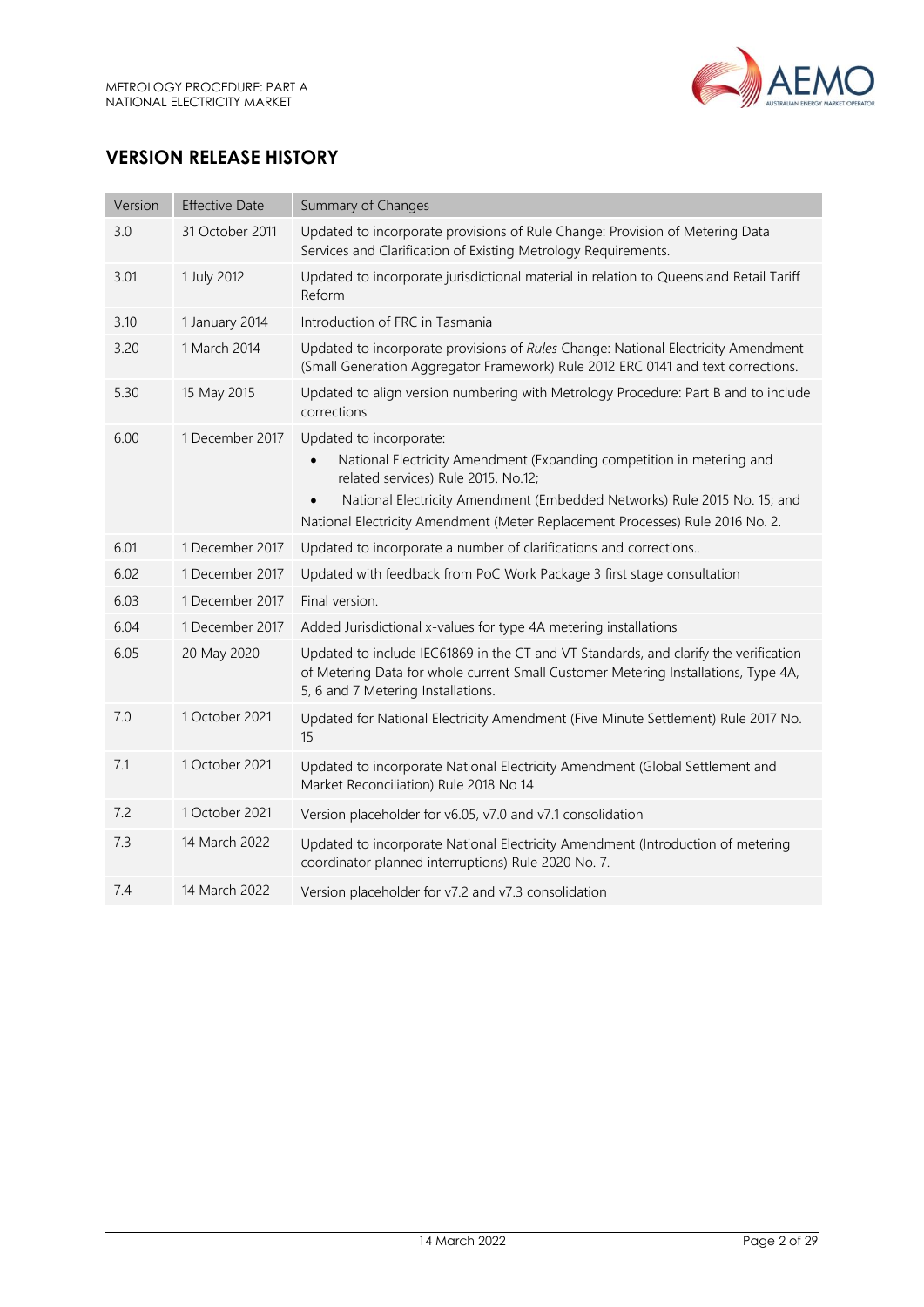

#### **CONTENTS**

| 1.           | <b>INTRODUCTION</b>                                                    | 5              |
|--------------|------------------------------------------------------------------------|----------------|
| 1.1.         | Purpose and Scope                                                      | 5              |
| 1.2.         | Definitions and Interpretation                                         | 5              |
| 1.3.         | Related AEMO Documents                                                 | 5              |
| 2.           | RESPONSIBILITY FOR METERING PROVISION                                  | 5              |
| 3.           | METERING INSTALLATION COMPONENTS                                       | 6              |
| 3.1.         | Requirements under National Measurement Act and Use of Standards       | 6              |
| 3.2.         | Use of Optical Ports and Pulse Outputs                                 | $\overline{7}$ |
| 3.3.         | Password Allocation                                                    | $\overline{7}$ |
| 3.4.         | "x" values - Calculation and Use                                       | 7              |
| 3.5.         | "y" values - Calculation and Use                                       | 9              |
| 3.6.         | Grandfathering                                                         | 10             |
| 3.7.<br>3.8. | Data Storage Requirements for Meters                                   | 10<br>11       |
| 3.9.         | Metering Installation Clock<br><b>Interval Meters</b>                  | 11             |
| 3.10.        | Alarm settings                                                         | 11             |
|              |                                                                        |                |
| 4.           | MINIMUM SERVICES SPECIFICATION                                         | 11             |
| 4.1.         | Minimum Service Levels                                                 | 12             |
| 4.2.         | <b>Technical Requirements</b>                                          | 12             |
| 5.           | <b>SUMMATION METERING</b>                                              | 13             |
| 6.           | <b>EMBEDDED NETWORKS</b>                                               | 13             |
| 7.           | REVERSION OF METERING INSTALLATION TYPES                               | 14             |
| 8.           | ROUTINE TESTING AND INSPECTION OF METERING INSTALLATIONS               | 15             |
| 9.           | INSTALLATION OF METER(S)                                               | 15             |
| 9.1.         | <b>General Requirements</b>                                            | 15             |
| 9.2.         | Type 4A Metering Installations Only                                    | 15             |
| 9.3.         | Queensland Only                                                        | 16             |
| 10.          | <b>METER CHURN</b>                                                     | 16             |
| 10.1.        | Initiation of a Meter Churn                                            | 16             |
| 10.2.        | Performance of a Meter Churn                                           | 16             |
| 10.3.        | Meter Churn Process                                                    | 16             |
| 11.          | DE-COMMISSIONING AND REMOVAL OF METERING EQUIPMENT AND NETWORK DEVICES | 16             |
| 11.1.        | <b>Preliminary Requirements</b>                                        | 16             |
| 11.2.        | <b>Network Devices</b>                                                 | 17             |
|              |                                                                        |                |
| 12.          | RESPONSIBILITY FOR METERING DATA SERVICES                              | 17             |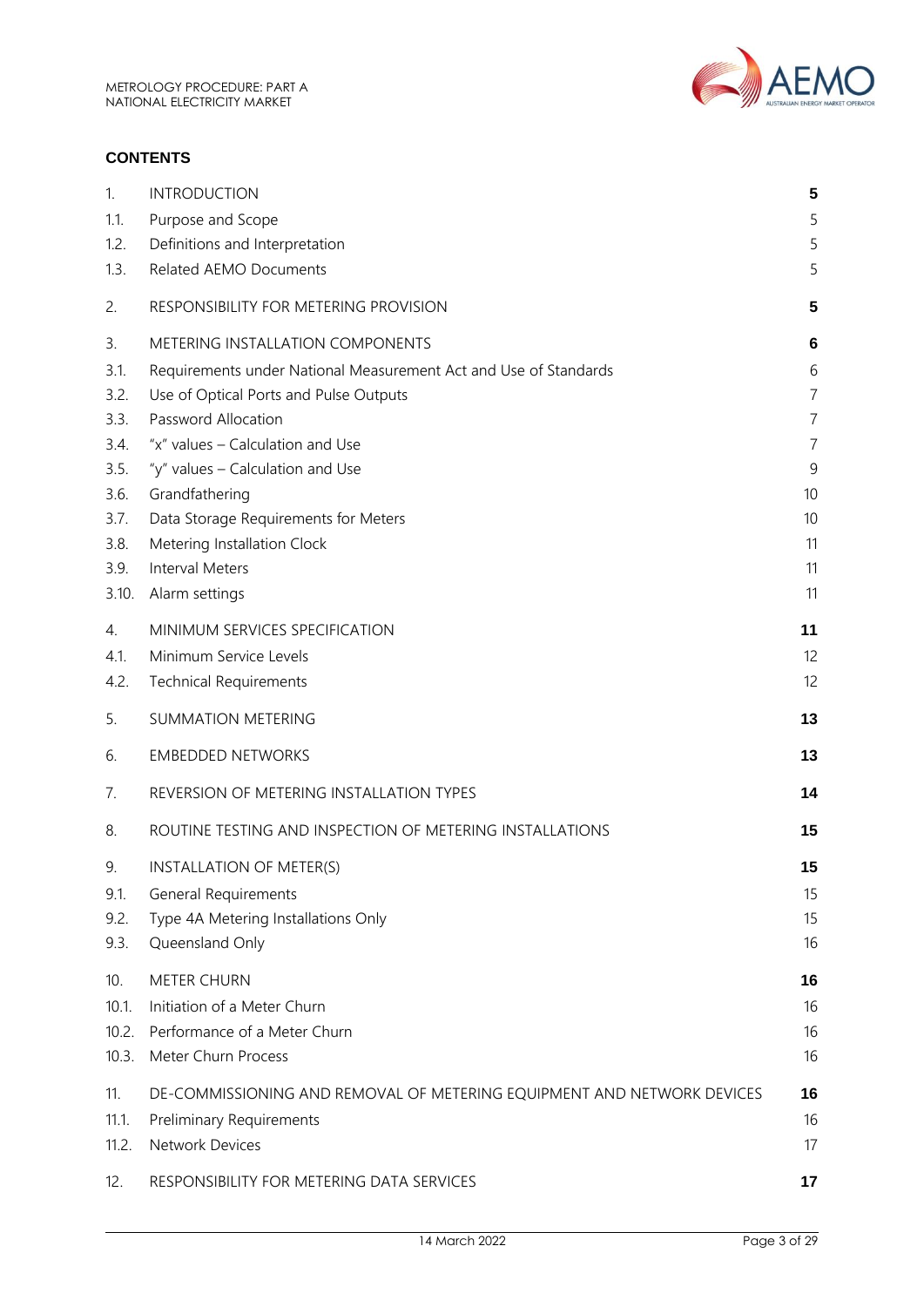

| 12.1. | Metering Data Services                                                                          | 17 |
|-------|-------------------------------------------------------------------------------------------------|----|
| 12.2. | Metering Data Collection                                                                        | 17 |
| 12.3. | Metering Data Storage                                                                           | 20 |
| 12.4. | Access to Metering Data                                                                         | 20 |
| 12.5. | Verification of Metering Data for whole current Small Customer Metering Installations, Type 4A, |    |
|       | 5, 6 and 7 Metering Installations                                                               | 20 |
| 12.6. | Metering Installation Type 7 - Sample Testing                                                   | 21 |
| 12.7. | Request for Test of Calculated Metering Data                                                    | 23 |
| 12.8. | AEMO's Metering Data Obligations                                                                | 24 |
| 13.   | <b>EMERGENCY PRIORITY PROCEDURES</b>                                                            | 24 |
| 13.1. | Criteria for determining Emergency Condition                                                    | 24 |
| 13.2. | Metering Installations Affected                                                                 | 25 |
| 13.3. | Prioritisation of Services by MC in Emergency Condition                                         | 25 |
| 13.4. | Other Laws Prevail                                                                              | 25 |
| 14.   | SHARED FUSE ARRANGEMENTS                                                                        | 25 |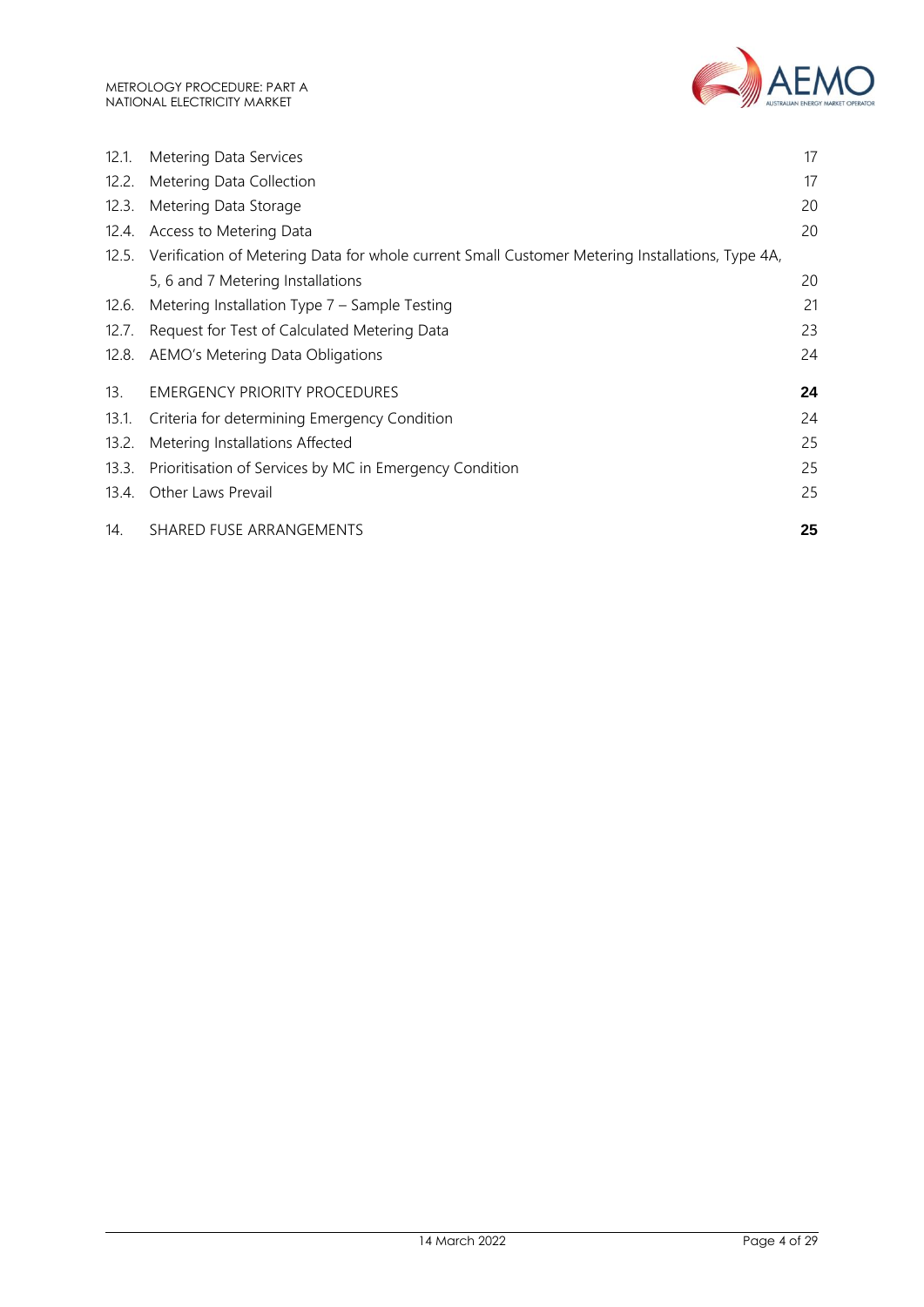

# <span id="page-4-0"></span>**1. INTRODUCTION**

#### <span id="page-4-1"></span>**1.1. Purpose and Scope**

This is the Metrology Procedure: Part A (Procedure), made under clauses 7.16.3, 7.16.4 and 7.16.5 of the National Electricity Rules (NER). This document also contains, for the sake of convenience, the following procedures:

- (a) *Minimum services specification* procedures, which AEMO is required to *publish* under clause 7.8.3(b) of the NER;
- (b) *Emergency priority procedures*, which AEMO is required to *publish* under clause 7.8.5(b) of the NER;
- (c) *Network device* procedures, which AEMO is required to *publish* under clause 7.8.6(1) of the NER; and
- (d) *Meter churn procedures*, which AEMO is required to *publish* under clause 7.8.9(f) of the NER.

This Procedure has effect only for the purposes set out in the NER. The NER and the *National Electricity Law* prevail over this Procedure to the extent of any inconsistency.

#### <span id="page-4-2"></span>**1.2. Definitions and Interpretation**

Terms defined in the *National Electricity Law* and the NER have the same meanings in these Procedures unless otherwise specified in this clause.

Terms defined in the NER are intended to be identified in these Procedures by italicising them, but failure to italicise a defined term does not affect its meaning.

The Retail Electricity Market Procedures – Glossary and Framework:

- (a) Is incorporated into and forms part of this Procedure; and
- (b) Should be read in conjunction with this Procedure.

# <span id="page-4-3"></span>**1.3. Related AEMO Documents**

| Title                                                            | Location                                                                                                      |
|------------------------------------------------------------------|---------------------------------------------------------------------------------------------------------------|
| Retail Electricity Market Procedures - Glossary<br>and Framework | http://aemo.com.au/Electricity/National-Electricity-Market-<br>NEM/Retail-and-metering/Glossary-and-Framework |
| Metrology Procedure: Part B                                      | http://www.aemo.com.au/Electricity/Policies-and-<br>Procedures/Metrology-Procedures-and-Unmetered-Loads       |
| Service Level Procedure (MDP)                                    | http://www.aemo.com.au/Electricity/Retail-and-<br>Metering/Metering-Services                                  |
| Service Level Procedure (MP)                                     | http://www.aemo.com.au/Electricity/Retail-and-<br>Metering/Metering-Services                                  |

#### <span id="page-4-4"></span>**2. RESPONSIBILITY FOR METERING PROVISION**

(a) Metering Coordinators (MCs) must use Metering Providers (MPs) to provide, install, test and maintain the relevant components, characteristics and service requirements of the *metering installation* as specified in the NER and this Procedure*,* as appropriate.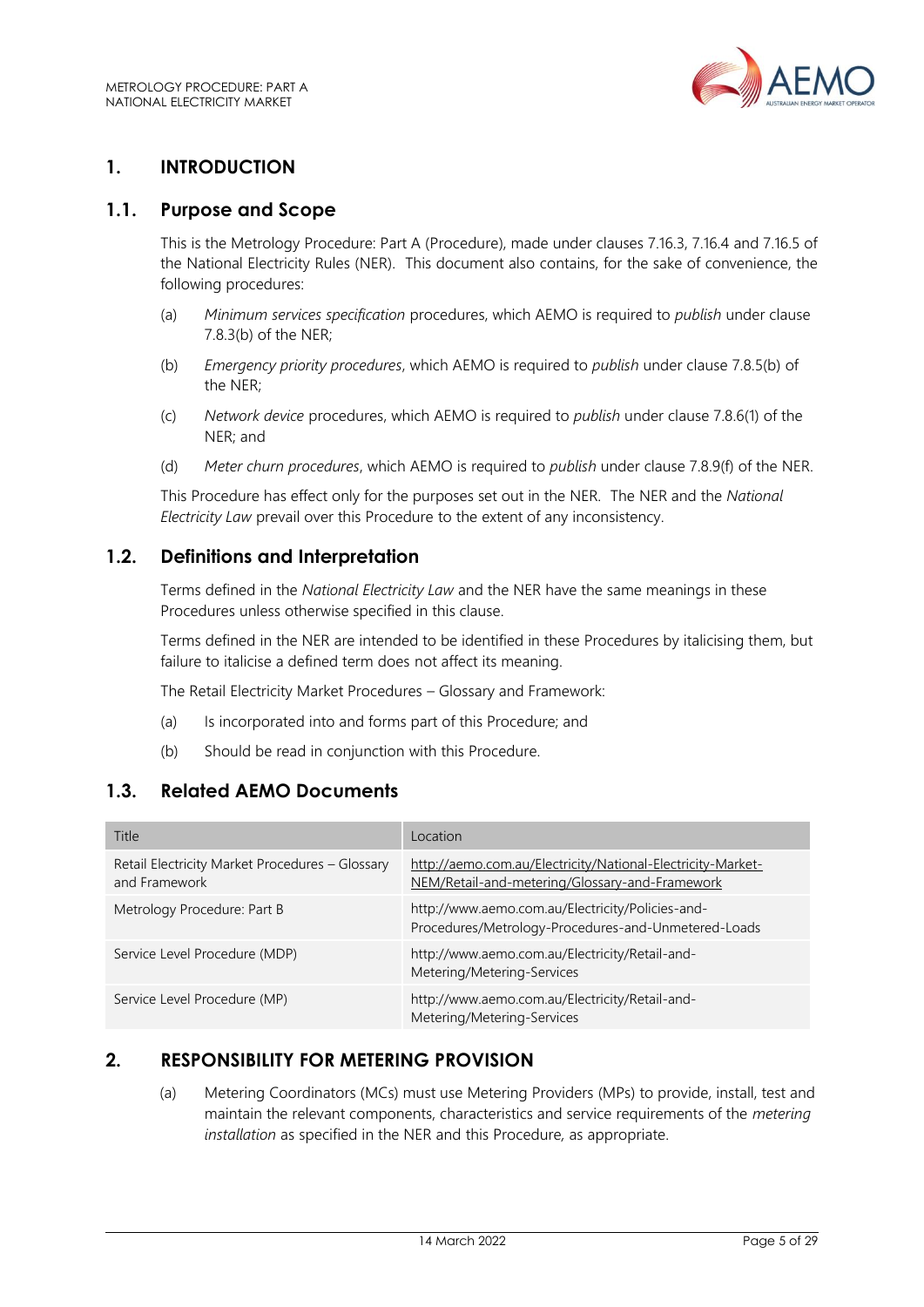

- (b) MCs are responsible for the design of a *metering installation* and warrant that the design complies with the components, characteristics and service requirements specified in the NER and this Procedure.
- (c) MCs must ensure the components have been selected, installed, tested and commissioned by the MPs so that the *metering installation* satisfies the relevant accuracy and performance requirements in the NER and this Procedure.
- (d) An MP must be able to provide detailed specification and design requirements for those *metering installations* for which accreditation has been provided.

#### <span id="page-5-0"></span>**3. METERING INSTALLATION COMPONENTS**

The components, their characteristics, and associated service requirements for *metering installations* not detailed in the NER are detailed in this section.

#### <span id="page-5-1"></span>**3.1. Requirements under National Measurement Act and Use of Standards**

- (a) *Meters* used in type 1, 2, 3, 4, 4A, 5, and 6 *metering installations* must comply with all applicable specifications or guidelines (including transitional arrangements) specified by the National Measurement Institute under the *National Measurement Act,* and must also meet all requirements of *Australian Standards* and International Standards:
	- (i) For type 1, 2, 3, 4, 4A, and 5 (including type 3 and 4 whole *current*) *metering installation measurement elements*: AS 62052.11, AS 62053.21 and AS 62053.22.
	- (ii) For type 6 *metering installation measurement elements*: AS 1284.1, AS 62053.21 and AS 62052.11.
- (b) CTs for type 1, 2, 3, 4, 4A, 5 and 6 *metering installations*, must meet the requirements of AS 60044.1, AS 60044.3 (combined transformers), or IEC 61869.1 (General Requirements) and IEC 61869.2 (CT) and must also comply with any applicable specifications or guidelines specified by the National Measurement Institute under the *National Measurement Act.*
- (c) VTs for type 1, 2, 3, 4 ,5 and 6 *metering installations*, must meet the requirements of AS 60044.2 (Inductive VT), AS 60044.3 (combined transformers), AS 60044.5 (Capacitor VT) and AS 1243 (three-phase VT) or IEC 61869.1 (General Requirements) and IEC 61869.3 (Inductive VT) and must also comply with any applicable specifications or guidelines (including transitional arrangements) specified by the National Measurement Institute under the *National Measurement Act.*
- (d) Newly purchased CTs and VTs must comply with current *Australian Standards* or International Standards as identified in paragraphs (b) and (c).
- (e) In-service and grandfathered CTs and VTs must comply with the *Australian Standard* that applied at the time of installation (for in-service) or purchase (for grandfathered).
- (f) Unless otherwise permitted by the NER, the MC must ensure that new *meters* and related equipment used at a *connection point* have a valid pattern approval issued under the authority of the National Measurement Institute or, until relevant pattern approvals exist, a valid type test certificate issued by a National Association of Testing Authorities (*NATA)* accredited laboratory or a body recognised by *NATA* under the ILAC mutual recognition scheme. Relevant approval certificates must be provided to AEMO on request.
- (g) A visible display must be provided to display, at a minimum, the cumulative total *energy* for each register measured by that *metering installation.*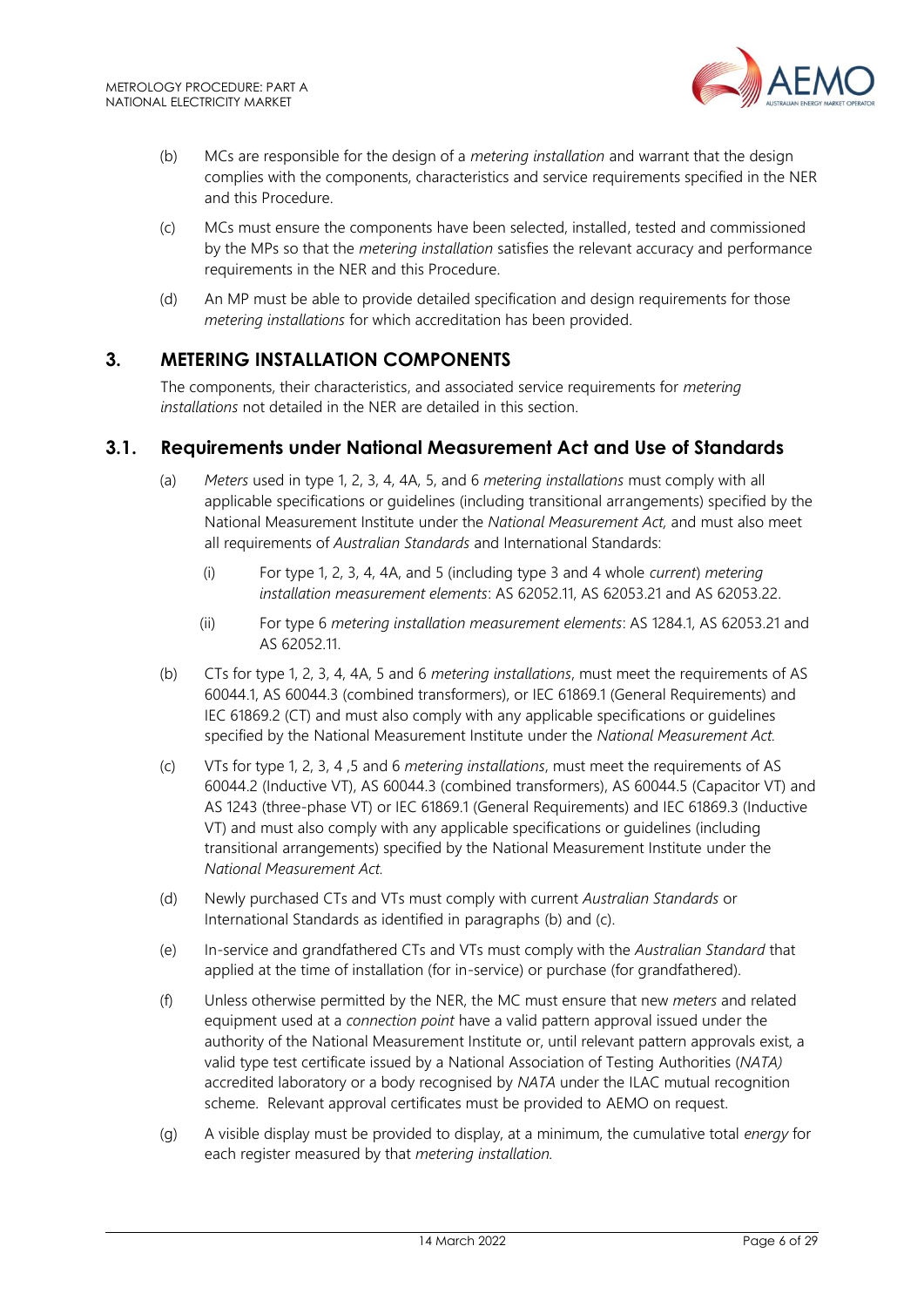

(h) Any programmable settings available within the *metering installation*, or any peripheral device that will affect the resolution of displayed or stored data, must meet the relevant requirements of AS 62052.11, AS 62053.21 and AS 62053.22 and must comply with any applicable specifications or guidelines specified by the National Measurement Institute under the *National Measurement Act.*

# <span id="page-6-0"></span>**3.2. Use of Optical Ports and Pulse Outputs**

- (a) Where requested by a FRMP, the MC must provide pulse output facilities representing the quantity of electricity measured in accordance with the relevant *Australian Standard* for that *meter* within a reasonable time of receiving the request.
- (b) For type 1, 2, 3, 4, 4A and 5 *metering installations* with a pulse output, the *measurement element* pulse output must provide a number of energy pulses in each integrating period commensurate with the accuracy class of the *metering installation* when operating at the top of the range of measurement of the *metering installation* but may be set at a lower rate where the anticipated operating range is significantly lower than the top of the range of measurement of the *metering installation.*
- (c) A type 4A or 5 *metering installation* must have an optical port that meets the AS 1284.10.2 or AS 62056.21 or a computer serial port to facilitate downloading of 90 *days* of *interval energy data* for each *meter* associated with the *metering installation* in 35 seconds or less.

#### <span id="page-6-1"></span>**3.3. Password Allocation**

The MP must allocate "read-only" passwords to Financially Responsible Market Participants (FRMPs)*,* Local Network Service Providers (LNSPs) and AEMO, except where separate "read-only" and "write" passwords are not available, in which case the MP must allocate a password to AEMO and the Metering Data Provider (MDP) only.

#### <span id="page-6-2"></span>**3.4. "x" values – Calculation and Use**

- (a) For *connection points* with a type 5 *metering installation,* the volume of electricity flowing through the *connection point* is to be less than "x" megawatt hour (MWh) per annum, where "x" varies according to Jurisdiction, except for *first-tier load* type 5 *metering installations* that meet clause 11.20.3(a) of the NER.
- (b) The type 5 *metering installation* values of "x" applicable to a Jurisdiction are specified in the following table:

| Jurisdiction                                                                   | Variation in accordance with Jurisdictional policy |
|--------------------------------------------------------------------------------|----------------------------------------------------|
| Victoria<br>New South Wales<br>South Australia<br>Australian Capital Territory | Value of " $x$ " is 160 MWh per annum              |
| Queensland<br>Tasmania                                                         | Value of " $x$ " is zero (0) MWh per annum.        |

- (c) For *connection points* with a type 4A *metering installation,* the volume of electricity flowing through the *connection point* is to be less than "x" MWh per annum, where "x" varies according to Jurisdiction.
- (d) The type 4A *metering installation* values of "x" applicable to a Jurisdiction are specified in the following table: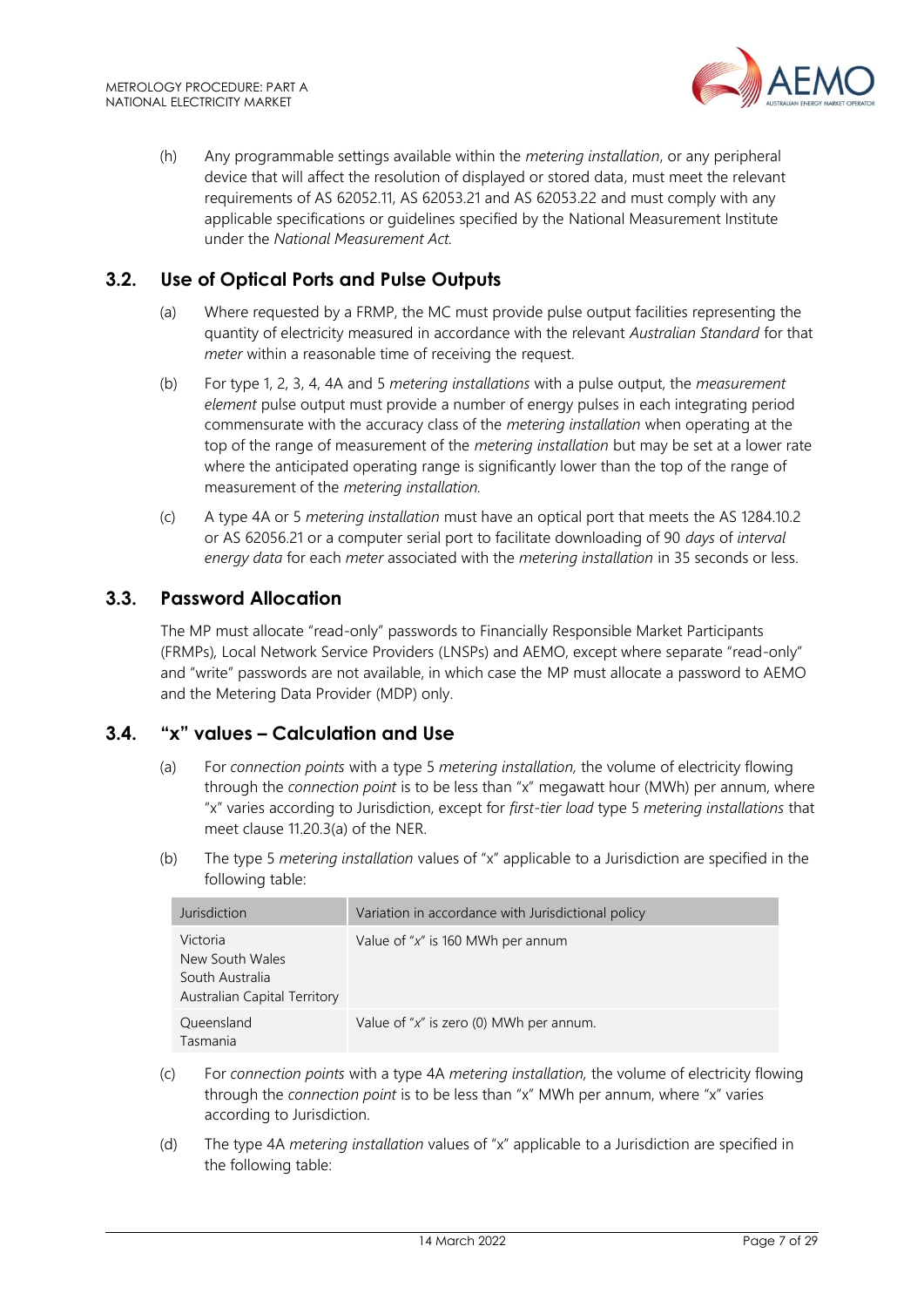| Jurisdiction                        | Variation in accordance with Jurisdictional policy |
|-------------------------------------|----------------------------------------------------|
| <b>Australian Capital Territory</b> | Value of " $x$ " is 100 MWh per annum              |
| New South Wales                     | Value of " $x$ " is 100 MWh per annum              |
| Queensland                          | Value of " $x$ " is 100 MWh per annum              |
| South Australia                     | Value of " $x$ " is 160 MWh per annum              |
| Tasmania                            | Value of " $x$ " is 150 MWh per annum              |
| Victoria                            | Value of " $x$ " is zero (0) MWh per annum         |

- (e) *Connection points* must not be aggregated when determining the annual consumption or the Average Daily Load (ADL) as the basis of the comparison with the volume threshold for "x"
- (f) The manner in which the volumes of electricity referred to in the table above are to be calculated in each Jurisdiction is specified in the following table:

| Jurisdiction                              | Variation in accordance with Jurisdictional policy                                                                                                                                                                                                                                                                                                                                                                                                                                                                                                                                                                                                                                                                                                                                                                                                                                             |
|-------------------------------------------|------------------------------------------------------------------------------------------------------------------------------------------------------------------------------------------------------------------------------------------------------------------------------------------------------------------------------------------------------------------------------------------------------------------------------------------------------------------------------------------------------------------------------------------------------------------------------------------------------------------------------------------------------------------------------------------------------------------------------------------------------------------------------------------------------------------------------------------------------------------------------------------------|
| Victoria<br>New South Wales<br>Queensland | The volume threshold for a connection point must be determined<br>from the annual consumption for the billing periods over the most<br>recent 12 month period, or prorated over a 12-month period based<br>on the Average Daily Load where consumption over the most recent<br>12 month period is not available. Where no metering data is<br>available, the annual consumption may be calculated based on an<br>engineering report or metering data from the loads of similar<br>customers.                                                                                                                                                                                                                                                                                                                                                                                                   |
| South Australia                           | The volume threshold for a connection point must be determined<br>from:<br>(1) the consumption at that connection point for any period of 12<br>consecutive months in the previous 2-year period, or<br>(2) where such consumption data is not available or has not been<br>accurately recorded, a calculation of the annual consumption at<br>that connection point taking into account past electricity<br>consumption levels, the electricity consumption capacity of plant<br>and equipment, the operations for which electricity is required<br>and any other matter considered relevant.                                                                                                                                                                                                                                                                                                 |
| Australian Capital Territory              | The volume threshold for a connection point must be determined<br>from:<br>(1) the annual consumption over the most recent 12-month period,<br>(2) the annual consumption over the most recent 12-month period<br>plus an allowance of 2%; or<br>(3) calculated where consumption over the most recent 12-month<br>period is not available or has not been accurately recorded.<br>Where no consumption data is available, the potential annual<br>consumption may be calculated having regard to relevant<br>circumstances including:<br>(a) the consumption capacity of the connection point and the<br>extent to which that capacity is likely to be utilised in the<br>future;<br>(b) any recent or proposed change in ownership or use of the Site<br>supplied at the connection point; or<br>(c) any recent or proposed increase in the consumption capacity<br>of the connection point. |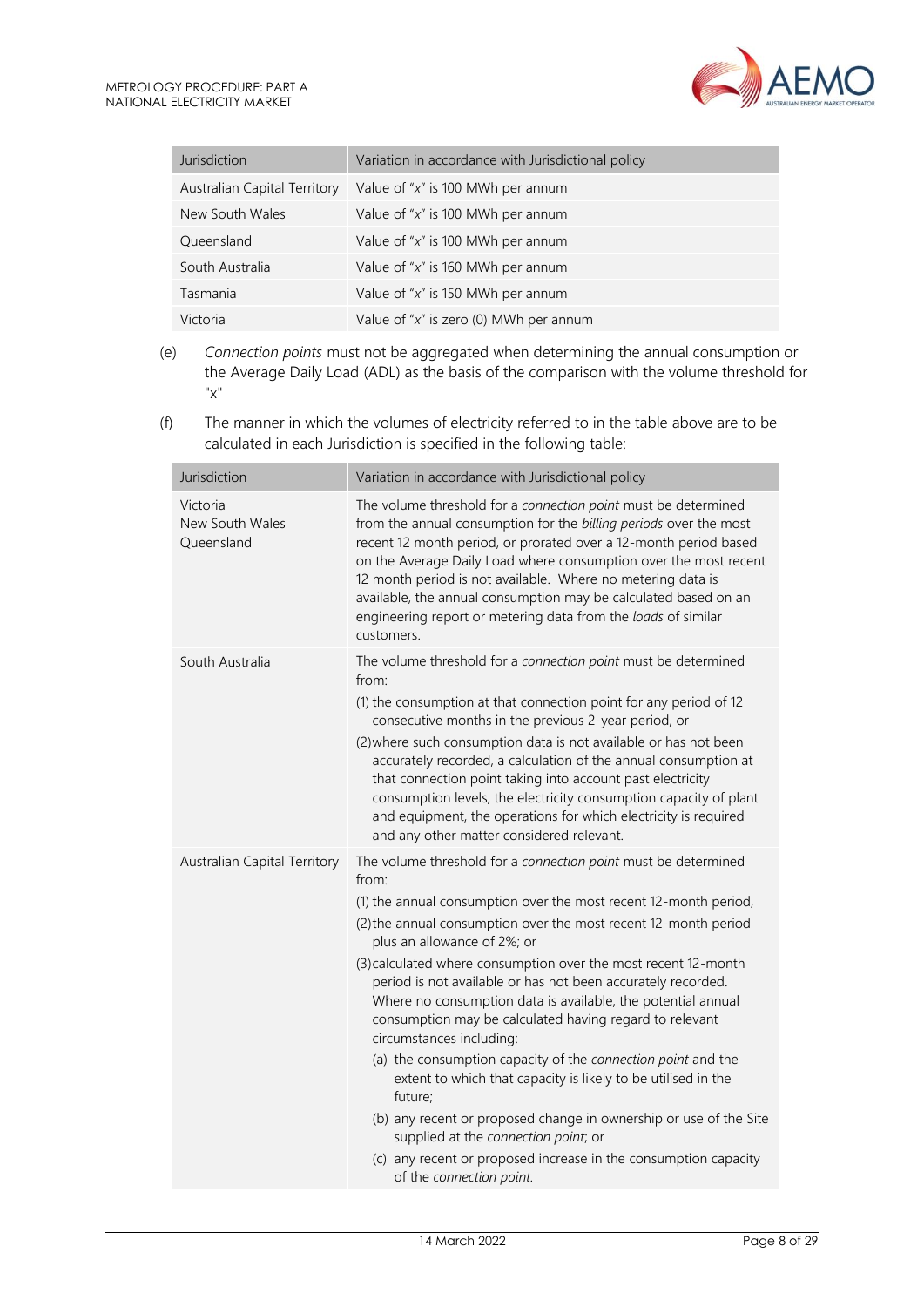

# <span id="page-8-0"></span>**3.5. "y" values – Calculation and Use**

- (a) For *connection points* with a type 6 *metering installation,* the volume of electricity flowing through the *connection point* is to be less than "y" MWh per annum, where "y" varies according to Jurisdiction, except for *first-tier load* type 6 *metering installations* that meet the requirements of clause 11.20.3(a) of the NER.
- (b) The value of "y" applicable to each Jurisdiction is specified in the following table:

| Jurisdiction                                                   | Variation in accordance with Jurisdictional policy                                                                                                                                                                                                                                                                                                                                                                                                                                                                                                                                                                                                                                                                                                                                                                                                                                                                                                                                                                                                                           |  |
|----------------------------------------------------------------|------------------------------------------------------------------------------------------------------------------------------------------------------------------------------------------------------------------------------------------------------------------------------------------------------------------------------------------------------------------------------------------------------------------------------------------------------------------------------------------------------------------------------------------------------------------------------------------------------------------------------------------------------------------------------------------------------------------------------------------------------------------------------------------------------------------------------------------------------------------------------------------------------------------------------------------------------------------------------------------------------------------------------------------------------------------------------|--|
| Victoria<br>South Australia<br>Australian Capital<br>Territory | Value of " $y''$ is 160 MWh per annum.                                                                                                                                                                                                                                                                                                                                                                                                                                                                                                                                                                                                                                                                                                                                                                                                                                                                                                                                                                                                                                       |  |
| New South Wales                                                | Value of " $y''$ is 100 MWh per annum.                                                                                                                                                                                                                                                                                                                                                                                                                                                                                                                                                                                                                                                                                                                                                                                                                                                                                                                                                                                                                                       |  |
| Oueensland                                                     | Value of " $y$ " is:<br>a) 750 MWh per annum for customers that are not Queensland Market<br>Customers in accordance with (c), below, and,<br>aa) For the period 1 July 2012 to 30 June 2013, 750 MWh per annum<br>for end-use customers who cease to be Queensland Non-Market<br>Customers on 1 July 2012 by operation of the Act and/or<br>Queensland Electricity Regulation 2006, and,<br>b) 100 MWh per annum for Queensland Market Customers in<br>accordance with (c), below of this <i>metrology procedure</i> .<br>c) The metering coordinator must ensure that the meters installed in<br>the type 6 metering installations under (a) and (b), above, are<br>interval meters which must be capable of being upgraded for use in<br>a type 4 metering installation without replacing the meter.<br>d) 100 MWh per annum for end-use customers where:<br>card operated meters are installed in accordance with the<br>(i)<br>regulatory framework, or<br>(ii) <i>meters</i> are installed temporarily in a place other than the <i>meter's</i><br>permanent location. |  |
| Tasmania                                                       | Value of " $y$ " is 150 MWh per annum.                                                                                                                                                                                                                                                                                                                                                                                                                                                                                                                                                                                                                                                                                                                                                                                                                                                                                                                                                                                                                                       |  |

- (c) *Connection points* must not be aggregated when determining the annual consumption or the ADL as the basis of the comparison with the volume threshold for "y".
- (d) The manner in which the volumes of electricity flowing through *connection points* are to be determined is specified for each Jurisdiction in the following table:

| Jurisdiction                                                             | Variation in accordance with Jurisdictional policy                                                                                                                                                                                                                                                                                                                                                                                                                                        |
|--------------------------------------------------------------------------|-------------------------------------------------------------------------------------------------------------------------------------------------------------------------------------------------------------------------------------------------------------------------------------------------------------------------------------------------------------------------------------------------------------------------------------------------------------------------------------------|
| Victoria<br>South Australia<br>New South Wales<br>Queensland<br>Tasmania | The volume threshold for a connection point must be determined from<br>the annual consumption for the billing periods over the most recent<br>12-month period, or prorated over a 12-month period based on the<br>Average Daily Load where consumption over the most recent 12-<br>month period is not available. Where no metering data is available,<br>the annual consumption may be estimated based on an engineering<br>report or metering data from the loads of similar customers. |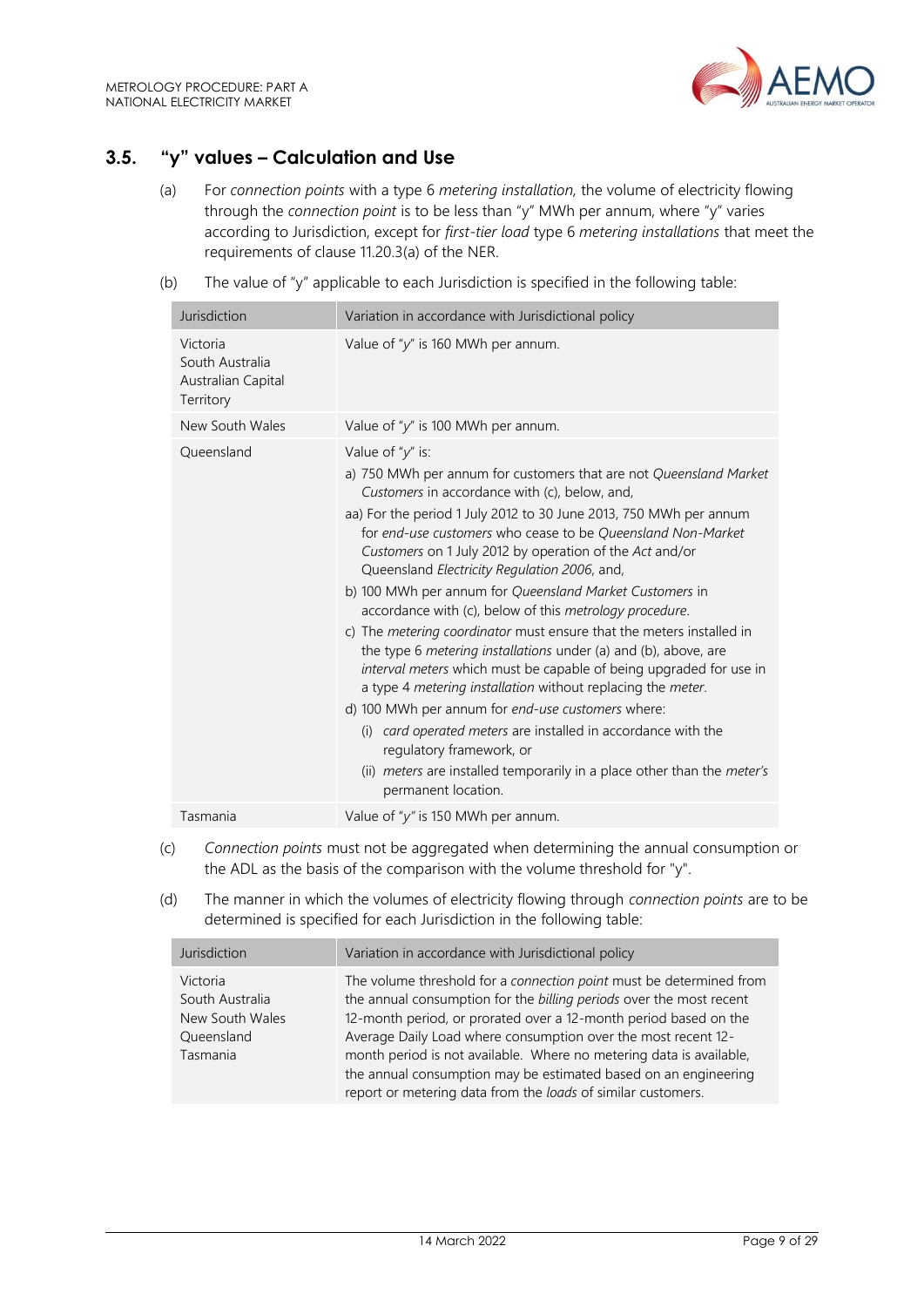

| Jurisdiction                    | Variation in accordance with Jurisdictional policy                                                                                                                                                                                                                                |  |
|---------------------------------|-----------------------------------------------------------------------------------------------------------------------------------------------------------------------------------------------------------------------------------------------------------------------------------|--|
| Australian Capital<br>Territory | The volume threshold for a connection point must be determined from:<br>(1) the annual consumption over the most recent 12-month period,<br>(2) the annual consumption over the most recent 12-month period plus<br>an allowance of 2%, or                                        |  |
|                                 | (3) calculated where consumption over the most recent 12-month<br>period is not available or has not been accurately recorded. Where<br>no metering data is available, the potential annual consumption<br>may be estimated having regard to relevant circumstances<br>including: |  |
|                                 | (a) the consumption capacity of the connection point and the extent<br>to which that capacity is likely to be utilised in the future;                                                                                                                                             |  |
|                                 | (b) any recent or proposed change in ownership or use of the Site<br>supplied at the connection point; or                                                                                                                                                                         |  |
|                                 | (c) any recent or proposed increase in the consumption capacity of<br>the connection point.                                                                                                                                                                                       |  |

# <span id="page-9-0"></span>**3.6. Grandfathering**

- (a) *Meters* and components for a type 5 or 6 *metering installation*, which were installed, or which were held in stock prior to the following dates:
	- (i) 1 January 2007 for *second-tier loads; and*
	- (ii) 1 July 2008 for *first-tier loads.*

and which met the requirements of a Jurisdiction at that time, are deemed to meet the requirements of the *metrology procedure.*

- (b) *Metering installations* that have been installed, or are held in stock for the MC in a Jurisdiction prior to the effective date of that Jurisdiction's initial metrology procedure and do not comply with the NER or the *metrology procedure*, may be used where approval from a *Jurisdictional Regulator* had been obtained prior to the effective date of the *metrology procedure* or approval is obtained from *AEMO.*
- (c) *First-tier load* summation *metering installations* that were commissioned prior to 1 July 2008 that complied with the Jurisdictional requirements as at this date and continue to meet the Jurisdictional requirements are taken to be NER and *metrology procedure* compliant. The summation *metering installations* are deemed non-compliant if they do not meet the applicable Jurisdictional accuracy standards at 30 June 2008. Defective *first-tier load* summation *metering installations* that were commissioned prior to 1 July 2008 must be repaired or replaced so as to ensure the summation *metering* meets the minimum standards in accordance with the NER and the *metrology procedure*.

#### <span id="page-9-1"></span>**3.7. Data Storage Requirements for Meters**

Section 3.7 supplements clause 7.8.2(a)(10) of the NER.

Components of a type 5 *metering installation* installed prior to 1 January 2007 must have the capability of storing *interval energy data* for a period of at least two Meter Reading cycles plus 15 *days*, or 35 *days*, whichever is the greater.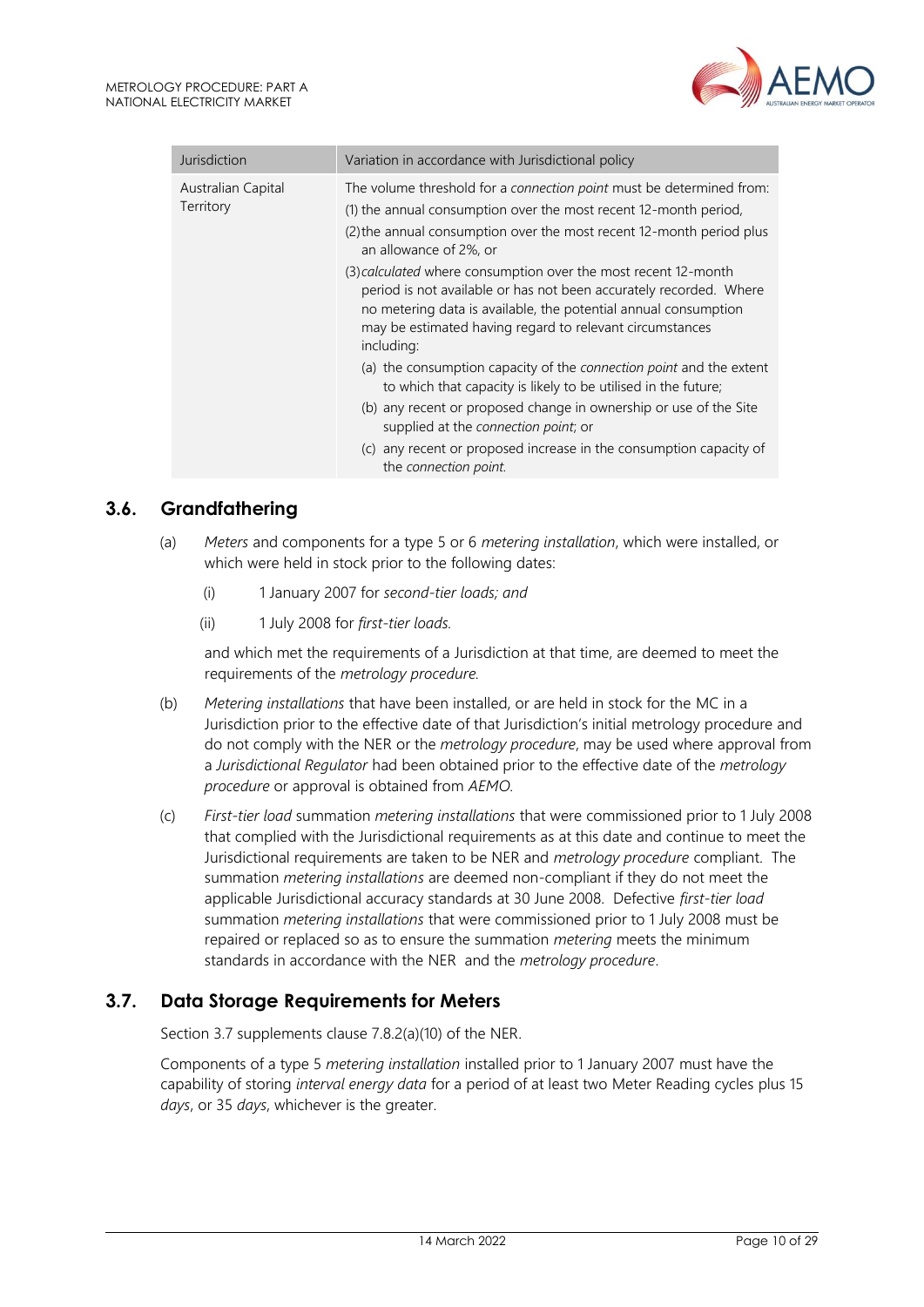

# <span id="page-10-0"></span>**3.8. Metering Installation Clock**

- (a) A type 4A, 5 or 6 *metering installation* clock is to be reset to within 20 seconds of *Eastern Standard Time* on each occasion that the *metering installation* is accessed in the circumstances referred to in paragraphs (a) and (b), and the maximum drift in the type 4A or 5 *metering installation* clock permitted between successive Meter Readings is  $\pm$  300 seconds.
	- (i) MP must reset a type 4A, 5 or 6 *metering installation* clock when inspecting, maintaining or commissioning the *metering installation*.
	- (ii) MDP must reset a type 4A, or 5 *metering installation* clock when *interval metering data* is collected from the *metering installation*.
- (b) A CT-connected type 5 *metering installation* with a slower download time than specified in section 3.2 may be used where approved by AEMO.
- (c) For type 6 *metering installations* with different time of day rates, the *metering installation* must meet *AS* 62054.11, *AS* 62054.21 and *AS* 62052.21, or have the switching between the different rates controlled by a frequency injection relay or time clock operated by the LNSP.

#### <span id="page-10-1"></span>**3.9. Interval Meters**

Where a *metering installation* records *interval energy data* the interval periods are based on Trading Intervals (TIs) or parts of a TI:

- (a) The end of each interval for a 15-minute interval period must be on the hour, on the halfhour and on each quarter of an hour (*EST*).
- (b) The end of each interval for a 30-minute interval period must be on the hour and on the half-hour (*EST*).
- (c) Other sub-multiple intervals, where agreed with AEMO, the LNSP and the relevant Market Participant, provided that the ends of the intervals correspond each and every exact hour (EST) and half-hour (*EST*).

# <span id="page-10-2"></span>**3.10. Alarm settings**

- (a) Where an Interval Meter supports alarm functionality, the MP is required to enable the following alarms:
	- (i) Power failure/*meter* loss of supply for instrument transformer connected *metering installations* only;
	- (ii) VT or phase failure;
	- (iii) Pulse overflow;
	- (iv) Cyclic redundancy check error; and
	- (v) Time tolerance.
- (b) Where there are alarm sensitivity settings, these must be set at appropriate levels to ensure meaningful alarm outputs (e.g. for contestable supplies a voltage drop of -15% is nominally appropriate).

#### <span id="page-10-3"></span>**4. MINIMUM SERVICES SPECIFICATION**

(a) For a type 4 *metering installation* to become a *small customer metering installation*, it must meet the *minimum services specification*, which is specified in Schedule 7.5 of the NER.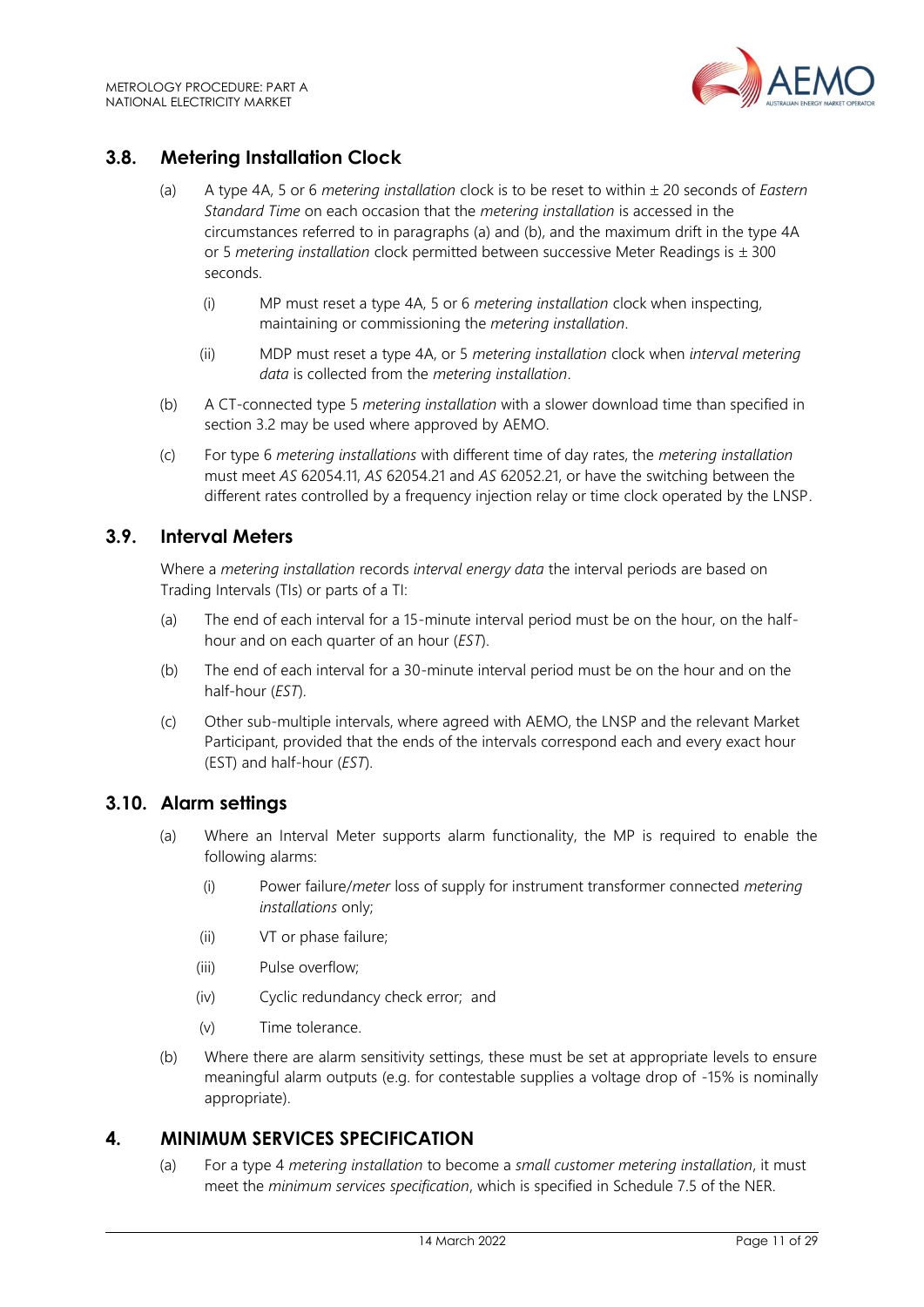

(b) The services set out in the *minimum services specification* apply to the capability of the *metering installation* itself.

#### <span id="page-11-0"></span>**4.1. Minimum Service Levels**

The minimum service levels are made up of two elements: service availability and completion timeframes.

#### **4.1.1. Service Availability**

Except for periods of a loss of *supply*, *metering installations* must be capable of meeting the *minimum services specification* at all times.

#### **4.1.2. Completion Timeframes**

The completion timeframes for each service are detailed in Table 5.1. They will be measured from the time a request is received by the *metering installation* to the time of notification of completion of the relevant service by the *metering installation* appears at the communication interface at or near the *metering point(s)* where it is made available for collection.

#### **4.1.3. Completion Rates**

- (a) The services and completion rates for each service are detailed in Table 5.1. The timeframes will be measured from the time a request is received by the *metering installation* to the time of completion of the relevant service by the *metering installation*.
- (b) Upon request from AEMO, the MC must be able to provide evidence demonstrating that *small customer metering installations* are capable of performing to the completion rates.

#### <span id="page-11-1"></span>**4.2. Technical Requirements**

A *small customer metering installation* must comply with the following technical requirements:

- (a) It must be capable of measuring *active energy* (Wh) and leading and lagging *reactive energy* (varh) for both import and export *energy* flows, i.e. 4 quadrant metering.
- (b) Where a poly-phase *metering* device is installed, the *metering installation* must be capable of recording and providing the average voltage and current per phase for all connected phases over one or more nominated TIs.

| Service                                  | Completion Timeframe                                                                    | Completion Rate                                  |
|------------------------------------------|-----------------------------------------------------------------------------------------|--------------------------------------------------|
| Remote Disconnection Service             | Completed within 1 minute of the command<br>being received by the metering installation | 99.5% completed within<br>Minimum Service Levels |
| Remote Reconnection Service              | Completed within 1 minute of the command<br>being received by the metering installation | 99.5% completed within<br>Minimum Service Levels |
| Remote On-Demand Meter<br>Read           | Completed within 1 minute of the command<br>being received by the metering installation | 99.5% completed within<br>Minimum Service Levels |
| Remote Scheduled Meter Read              | Completed within 1 minute of the command<br>being received by the metering installation | 99.5% completed within<br>Minimum Service Levels |
| Metering Installation Inquiry            | Completed within 1 minute of the command<br>being received by the metering installation | 99.5% completed within<br>Minimum Service Levels |
| <b>Advanced Meter</b><br>Reconfiguration | Completed within 1 minute of the command<br>being received by the metering installation | 99.5% completed within<br>Minimum Service Levels |

#### **Table 5.1 Minimum Service Levels, Standards and Completion Rates**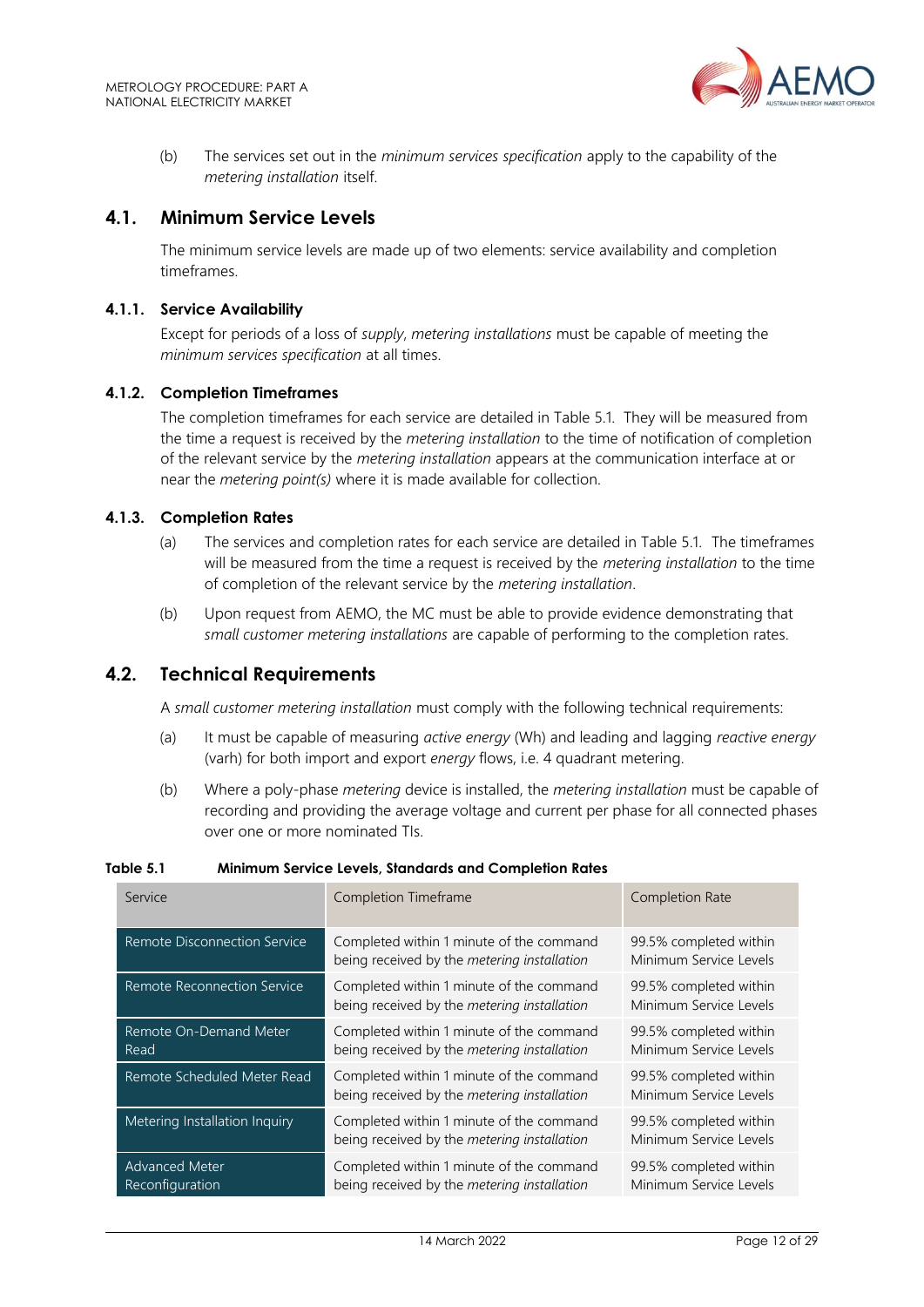

# <span id="page-12-0"></span>**5. SUMMATION METERING**

These provisions are included to support legacy arrangements for existing *metering installations* where allowed by Jurisdictional transitional arrangements in Chapter 11 of the NER.

- (a) If summation *metering* is achieved by paralleling CT secondary circuits, the overall *metering installation* must meet the minimum standards for a new *metering installation* under all *load* combinations of the individual CT secondaries.
- (b) If summation *metering* is achieved by the arithmetic sum of data registers or the accumulation of pulses, each individual *metering point* must meet the minimum standards for a new *metering installation* and the MC must on request demonstrate that the summation techniques reliably and accurately transfer data.
- (c) CT secondaries can only be paralleled using appropriate arrangements of links; this must not be done at the *meter* terminals.
- (d) For type 2 *metering installations* only: Direct summation, in which secondary wiring from a multiple number of feeders is connected directly into the terminals of a *meter,* or summation CTs are permitted provided that the overall errors of the *metering installation* are considered.

# <span id="page-12-1"></span>**6. EMBEDDED NETWORKS**

This requirement only applies in the Jurisdiction specified in the following table:

| Jurisdiction                    | Variation in accordance with Jurisdictional policy                                                                                                                                                                                                                                                                                                                                                                                                                                                                                                                                                                                                                                                                                                                                                                                                                                                                                                                                                                                                                                                                                                                                                                                                                                                                                                                                                                                                                                                          |  |
|---------------------------------|-------------------------------------------------------------------------------------------------------------------------------------------------------------------------------------------------------------------------------------------------------------------------------------------------------------------------------------------------------------------------------------------------------------------------------------------------------------------------------------------------------------------------------------------------------------------------------------------------------------------------------------------------------------------------------------------------------------------------------------------------------------------------------------------------------------------------------------------------------------------------------------------------------------------------------------------------------------------------------------------------------------------------------------------------------------------------------------------------------------------------------------------------------------------------------------------------------------------------------------------------------------------------------------------------------------------------------------------------------------------------------------------------------------------------------------------------------------------------------------------------------------|--|
| Victoria,<br>South Australia    | Should a Child Metering Point in an embedded network elect to purchase electricity<br>from a retailer other than the parent's retailer, the metering coordinator must ensure<br>that:<br>(a) the child has an interval meter installed; and<br>(b) the parent of the embedded network has an Interval Meter installed.                                                                                                                                                                                                                                                                                                                                                                                                                                                                                                                                                                                                                                                                                                                                                                                                                                                                                                                                                                                                                                                                                                                                                                                      |  |
| New South Wales                 | Should a child in an embedded network elect to purchase electricity from a retailer<br>(1)<br>other than the parent's retailer, the metering coordinator must ensure that, at the<br>time the child switches retailer and at the cost of the child:<br>(a) if the parent has an Interval Meter that is settled on the basis of interval energy<br>data, the child must have a type 4 or type 5 metering installation that is settled<br>on the basis of interval energy data;<br>(b) if the parent has an Accumulation Meter or an Interval Meter that is settled on<br>the basis of accumulated energy data, the child must have a type 6 metering<br>installation or, if the child has an Interval Meter, it must be settled on the basis<br>of accumulated energy data.<br>(2) Where a child in an embedded network has switched retailer in accordance with<br>clause [NSW](1)(b) above and the parent subsequently:<br>(a) installs an Interval Meter and elects to have its meter settled on the basis of<br>interval energy data; or<br>(b) elects to have its existing Interval Meter settled on the basis of accumulated<br>energy data in accordance with clause 12.2(b)[NSW](3); or<br>(c) elects to have its existing Interval Meter settled on the basis of interval energy<br>data, the MC must ensure that at the time the parent changes, and at the cost<br>of the parent, the child's metering installation meets the requirements of<br>paragraph (a) or (b) of [NSW](1), as applicable. |  |
| Australian Capital<br>Territory | (1) The metering coordinator must ensure that the metering installation is not for a<br>child in an embedded network.<br>(2) Where the metering installation is for a child in an embedded network, the<br>metering coordinator must ensure that additional metering is installed to ensure<br>that clause [ACT](1) is met.                                                                                                                                                                                                                                                                                                                                                                                                                                                                                                                                                                                                                                                                                                                                                                                                                                                                                                                                                                                                                                                                                                                                                                                 |  |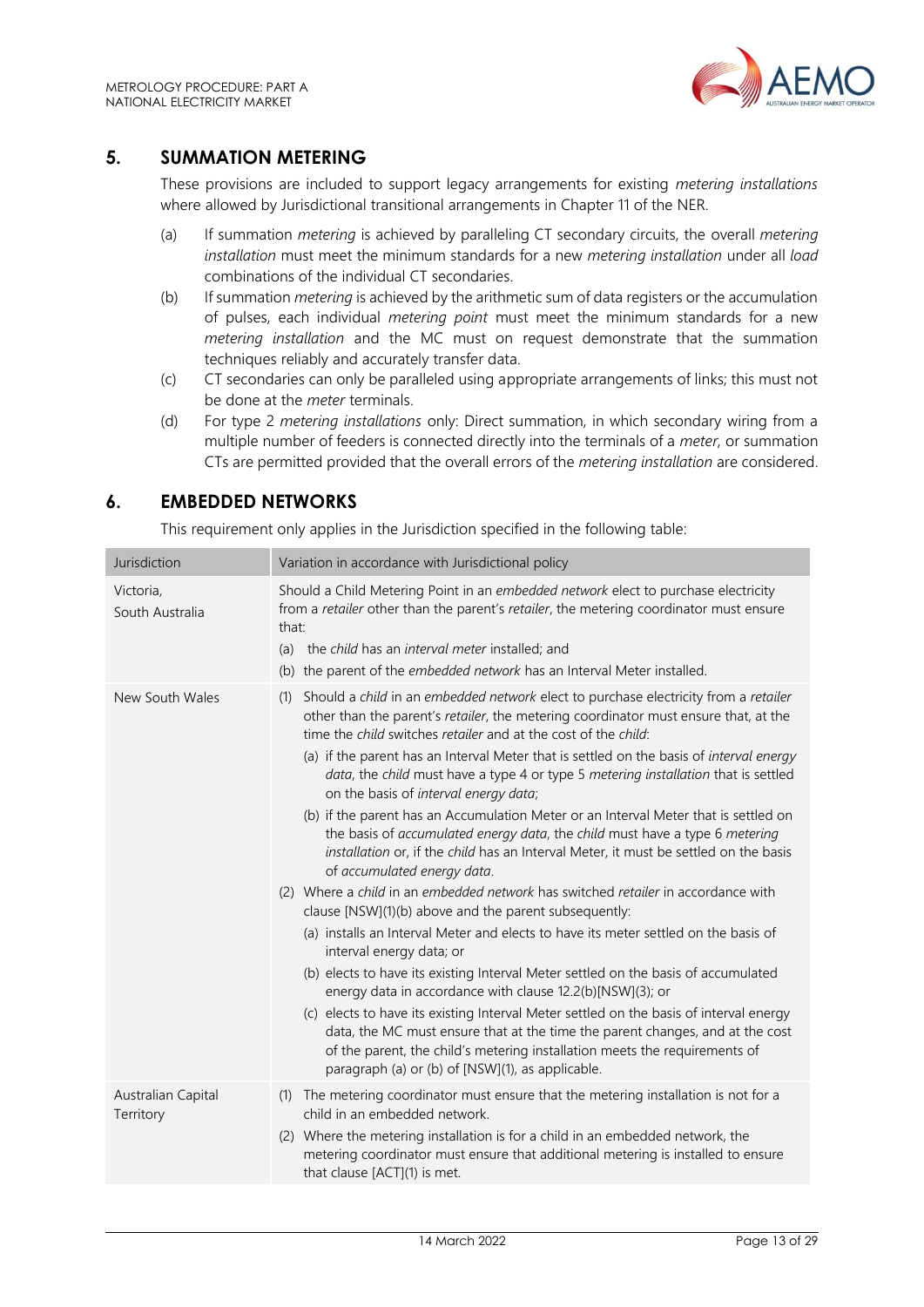

# <span id="page-13-0"></span>**7. REVERSION OF METERING INSTALLATION TYPES**

This requirement only applies to the Jurisdiction specified in the following table:

| Jurisdiction                    | Variation in accordance with Jurisdictional policy                                                                                                                                                                                                                                                                                                                                                                                                                                                                                                                                                                                                                                                                                                                                                                                                                                                                                                                                                                                                          |
|---------------------------------|-------------------------------------------------------------------------------------------------------------------------------------------------------------------------------------------------------------------------------------------------------------------------------------------------------------------------------------------------------------------------------------------------------------------------------------------------------------------------------------------------------------------------------------------------------------------------------------------------------------------------------------------------------------------------------------------------------------------------------------------------------------------------------------------------------------------------------------------------------------------------------------------------------------------------------------------------------------------------------------------------------------------------------------------------------------|
| Victoria                        | The metering coordinator must ensure that a type 4 or type 5 metering installation is<br>not replaced by a type 6 metering installation.                                                                                                                                                                                                                                                                                                                                                                                                                                                                                                                                                                                                                                                                                                                                                                                                                                                                                                                    |
| New South Wales                 | (1) The metering coordinator must ensure that a meter that meets the requirements of<br>a type 5 metering installation, and is installed at a connection point consuming<br>between 100 MWh per annum and 160 MWh per annum is not removed from a<br>metering point, unless:<br>(a) the metering installation is to be replaced by a metering installation type 1, 2, 3,<br>4, or 5; or<br>(b) the NMI is deregistered.<br>(2) Where an interval meter has been installed in accordance with clause<br>12.2(b)[NSW](1), the metering coordinator must ensure that it is not replaced with an<br><b>Accumulation Meter.</b><br>(3) The MC must ensure that a meter, which is a sample Interval Meter installed for the<br>purposes of calculating a Controlled Load Profile (CLP) is not removed without the<br>consent of the LNSP.<br>(4) The MC must ensure that the energy measured by a meter, which is a sample<br>interval meter installed for the purposes of calculating a CLP is settled market on the<br>basis of a metering installation type 6. |
| South Australia                 | (1) Subject to [SA](2), the MC must ensure that a type 4 or type 5 metering installation<br>is not replaced by a type 6 metering installation.<br>(2) A type 4 or type 5 metering installation may be replaced by a type 6 metering<br>installation in relation to a specified connection point where approved by the<br>Minister and written notice of that approval has been provided to AEMO.<br>(3) The metering coordinator must ensure that a sample Interval Meter installed for the<br>purposes of calculating the CLP is not removed without the consent of the LNSP.                                                                                                                                                                                                                                                                                                                                                                                                                                                                              |
| Australian Capital<br>Territory | (1) The metering coordinator must ensure that a type 4 or type 5 metering installation<br>is not replaced by a type 6 metering installation.<br>(2) The metering coordinator must ensure that where an Interval Meter is installed, the<br>metering installation complies with the requirements of a type 4 or type 5 metering<br>installation.                                                                                                                                                                                                                                                                                                                                                                                                                                                                                                                                                                                                                                                                                                             |
| Queensland                      | (1) The metering coordinator must ensure that an Interval Meter is not replaced by an<br>Accumulation Meter.<br>(2) The metering coordinator may convert a remotely read Interval Meter to a manually<br>read Interval Meter if the consumption drops below 100MWh per annum.<br>(3) The metering coordinator must ensure that a sample Interval Meter installed for the<br>purposes of calculating a CLP is not removed without the consent of the LNSP.<br>(4) The metering coordinator must ensure that the energy measured by a sample<br>Interval Meter installed for the purposes of calculating the CLP is settled in the<br>market on the basis of a type 6 metering installation.                                                                                                                                                                                                                                                                                                                                                                  |
| Tasmania                        | (1) The metering coordinator must ensure that a type 4 or type 5 metering installation<br>is not replaced by a type 6 metering installation.<br>(2) A type 4 or type 5 metering installation may be replaced by a type 6 metering<br>installation in relation to a specified connection point where approved by the<br>Minister and written notice of that approval has been provided to AEMO.                                                                                                                                                                                                                                                                                                                                                                                                                                                                                                                                                                                                                                                              |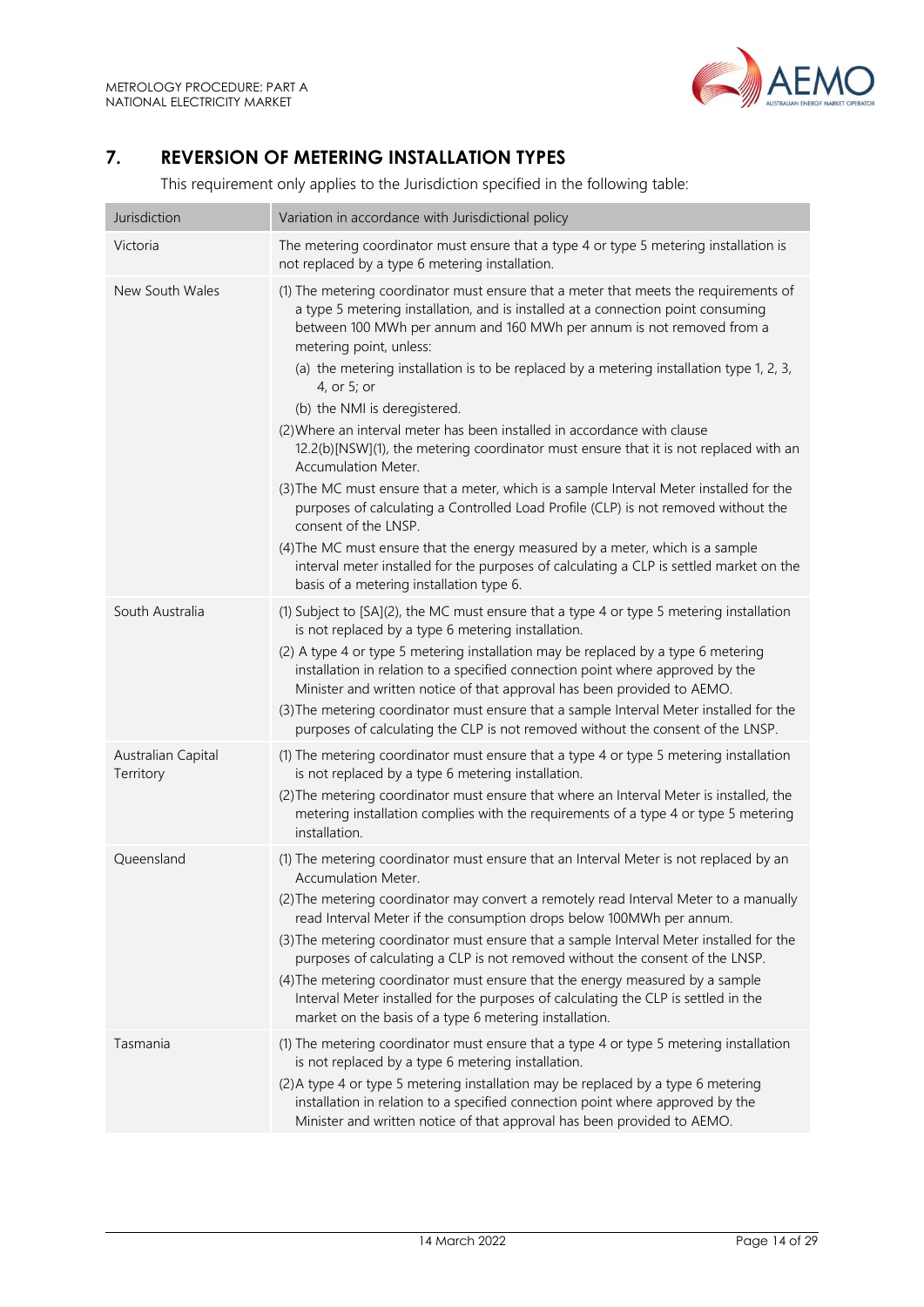

# <span id="page-14-0"></span>**8. ROUTINE TESTING AND INSPECTION OF METERING INSTALLATIONS**

- (a) Unless an MC has an Asset Management Strategy, *metering installations* must be tested and inspected in accordance with clause 7.9 and schedule 7.6 of the NER. Section 8 provides AEMO's guidelines in respect of a proposed Asset Management Strategy that the MC will need to take into consideration when seeking approval of an Asset Management Strategy.
- (b) An acceptable alternative testing practice or test plan for in-service *meter* performance must demonstrate compliance with *Australian Standard* "AS 1284.13: Electricity Metering inservice compliance testing".
- (c) Unless the MC has developed an alternative accuracy assessment method for type 5 and 6 *metering installations* that meets the intent of clauses S7.4.3.5 and S7.4.3.6 of the NER and is approved by AEMO, the overall *metering installation* error is calculated by the vector sum of the errors of each *metering installation* component, i.e.  $a + b + c$ .
	- $a = error of VT and wiring$
	- $b = error of CT and wiring$
	- c = error of *meter*
- (d) Where the MC is not testing and inspecting *metering installations* in accordance with clauses 7.9 and S7.6 of the NER (i.e. not time-based), the MC must include in its Asset Management Strategy an alternative inspection practice that meets the requirements of clause S7.6 of the NER.
- (e) The MC must provide a copy of the Asset Management Strategy to each relevant MP.
- (f) For those *meters* for which new or amended pattern approval has been received from the *National Measurement Institute* or, in the absence of pattern approval, new or amended type testing has been undertaken by a *NATA* accredited laboratory or a body recognised by *NATA* under the International Laboratory Accreditation Cooperation (ILAC) mutual recognition scheme, the MC must ensure that the Sample Test Plan stipulates that this population of *meter* is tested at least once in the first three years of being placed in service.

# <span id="page-14-1"></span>**9. INSTALLATION OF METER(S)**

#### <span id="page-14-2"></span>**9.1. General Requirements**

The MC must use reasonable endeavours to ensure that, at the time of installation, a *metering installation* is:

- (a) protected against damage;
- (b) installed in such a way that it allows safe and unimpeded access to the End User or any person whose obligation it is to test, adjust, maintain, repair, or replace the *metering installation*, or to collect *metering data* from the *metering installation*; and
- (c) available to the End User or any person whose obligation it is to test, adjust, maintain, repair, or replace the *metering installation*, or to collect *metering data* from the *metering installation* via safe, convenient and unhindered access when it is not located at the Site.

#### <span id="page-14-3"></span>**9.2. Type 4A Metering Installations Only**

The MC must ensure that when each *meter* of a type 4A *metering installation* is installed, it is checked such that it has the optical port, communications port and visual display located so that the optical port, communications port, or visual display can be readily accessed for Meter Reading.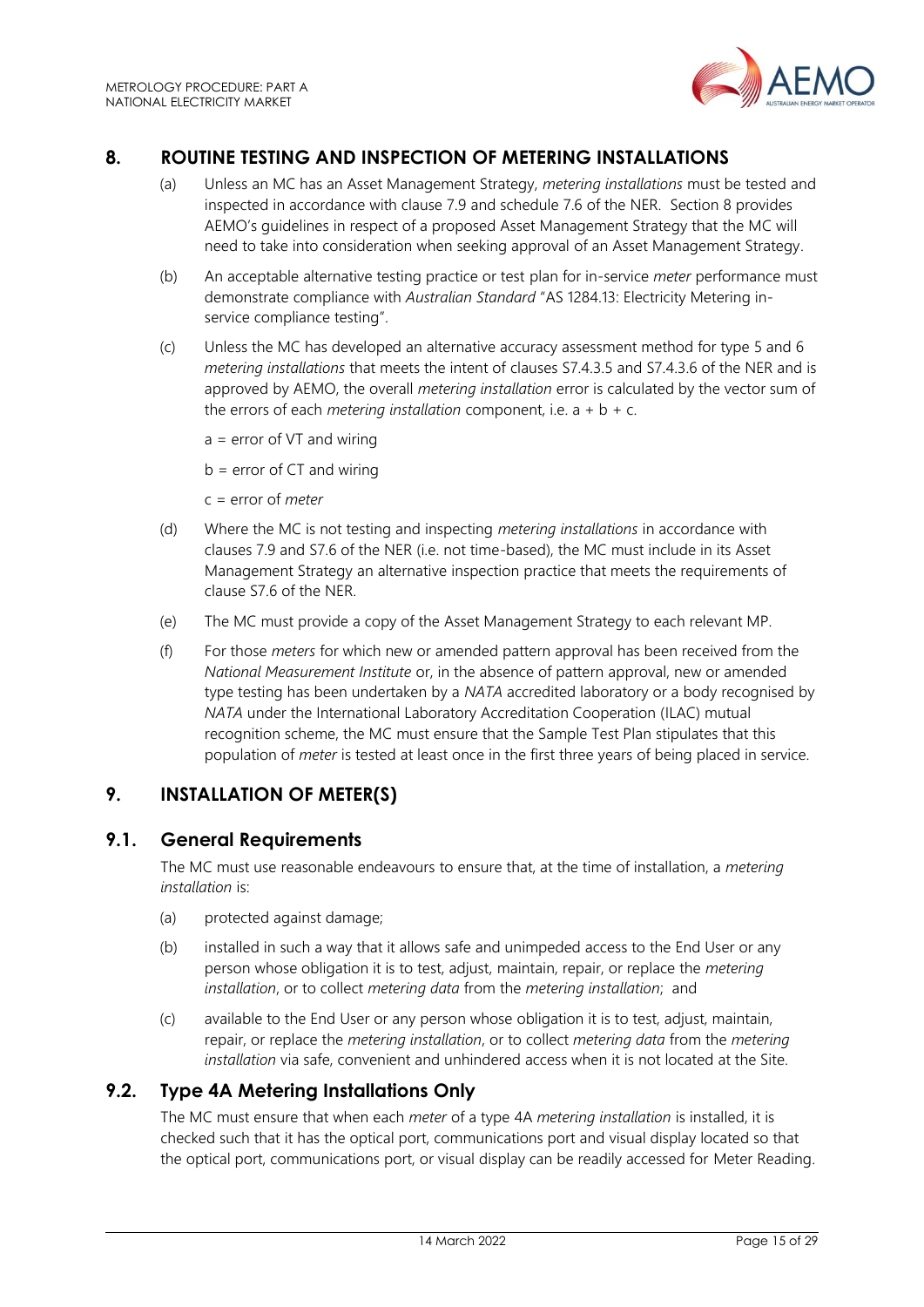# <span id="page-15-0"></span>**9.3. Queensland Only**

This requirement only applies to the Jurisdiction specified in the following table:

| Jurisdiction | Variation in accordance with Jurisdictional policy                                  |
|--------------|-------------------------------------------------------------------------------------|
| Queensland   | Complies with the Queensland Electricity Connection and Metering Manual, which each |
|              | LNSP must publish and update from time to time.                                     |

#### <span id="page-15-1"></span>**10. METER CHURN**

#### <span id="page-15-2"></span>**10.1. Initiation of a Meter Churn**

The Current MC for a *metering installation* can initiate a Meter Churn at any time.

#### <span id="page-15-3"></span>**10.2. Performance of a Meter Churn**

Only MPs with the appropriate accreditation can perform a Meter Churn.

#### <span id="page-15-4"></span>**10.3. Meter Churn Process**

When a Meter Churn is initiated, the MC must ensure:

- (a) Information is made available to any New MPB to facilitate the Meter Churn, which includes:
	- (i) The *NMI*;
	- (ii) The Site address;
	- (iii) The Meter Serial ID(s) of the *meter*(s) to be removed;
	- (iv) The names of the Current MPB and its Participant ID;
	- (v) The names of the Current MDP and its Participant ID;
	- (vi) The current *metering installation* type; and
	- (vii) Instructions on the required changes;
- (b) All Role assignments in MSATS for the *connection point* comply with the MSATS Procedures within 2 *business days* of the Meter Churn; and
- (c) The Start Date for any New Category B Metering Provider (MPB) or New MDP is the *meter* change date.

# <span id="page-15-5"></span>**11. DE-COMMISSIONING AND REMOVAL OF METERING EQUIPMENT AND NETWORK DEVICES**

#### <span id="page-15-6"></span>**11.1. Preliminary Requirements**

Before de-commissioning all or any part of an existing *metering installation*, including any *network device*, the MC must ensure that directions are provided to the MP undertaking the work to return the removed *meter* or *network device* to its owner within 10 *business days* unless otherwise agreed with the owner.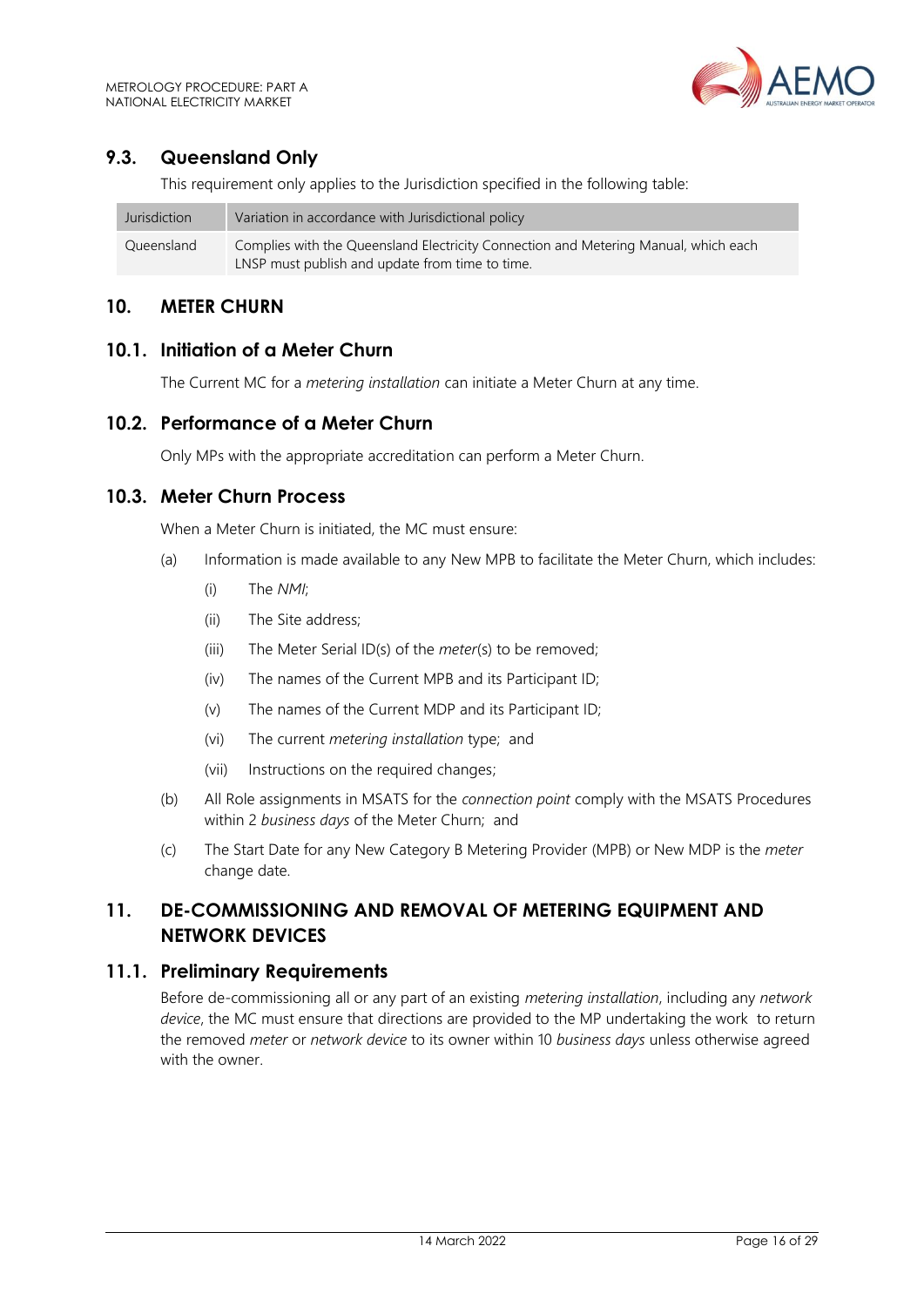

# <span id="page-16-0"></span>**11.2. Network Devices**

#### **11.2.1. Deemed Network Devices**

AEMO does not consider there to be any circumstances where it is necessary for AEMO to deem certain devices at or adjacent to a *metering installation* to be *network devices*, for the purposes of clause 7.8.6 of the NER.

#### **11.2.2. Obligations if Alterations to Metering Installations or Network Devices are Required**

- (a) Where an LNSP considers that an isolation or alteration is required to a *metering installation* to facilitate the installation, removal, or replacement of a *network device* at or near the *metering installation*, including the removal of any seal, the LNSP must:
	- (i) Agree the isolations or alterations with the affected MC and MP prior to the commencement of any alterations;
	- (ii) Ensure any work performed on the *metering installation* is undertaken by a suitably accredited MP; and
	- (iii) Ensure that the MC and MP are provided with details of the isolation or alteration, including any new seals.
- (b) Where a *network device* needs to be altered to accommodate a change to the *metering installation*, including the removal of any seal, the MC must ensure that the LNSP is provided with details of the isolation or alteration, including any new seals.

#### **11.2.3. Notifications following Network Device Removal without LNSP Consent**

If an MC arranges for the removal of a *network device* in accordance with clause 7.8.6(f) of the NER, the MC must, in addition to providing the notifications required by clause 7.8.6(g) of the NER. provide the following records in electronic format to the LNSP:

- (a) The type, asset number and serial number of the *network device* removed, the name of the *network device* owner, where those details are provided on the *network device* itself; and
- (b) The type, asset number and serial number of any additional *network device* that was not removed, the name of the *network device* owner of any other *network device* where those details are provided on the *network device* itself.

#### <span id="page-16-1"></span>**12. RESPONSIBILITY FOR METERING DATA SERVICES**

#### <span id="page-16-2"></span>**12.1. Metering Data Services**

- (a) The MC or FRMP (as applicable) must use MDP(s) for the provision of *metering data services* in accordance with clauses 7.3.2 and 7.8.1 of the NER.
- (b) The MC or AEMO (as applicable) must ensure that the calculation*,* Validation, Substitution and Estimation of *metering data*, where appropriate, is undertaken in accordance with Metrology Procedure: Part B.

#### <span id="page-16-3"></span>**12.2. Metering Data Collection**

- (a) For type 1, 2, 3, 4, 4A, 5 and 6 *metering installations,* an MC or AEMO (where applicable) must ensure that *metering data* is collected in accordance with the Service Level Procedure (MDP).
- (b) This requirement only applies to the Jurisdiction specified in the following table: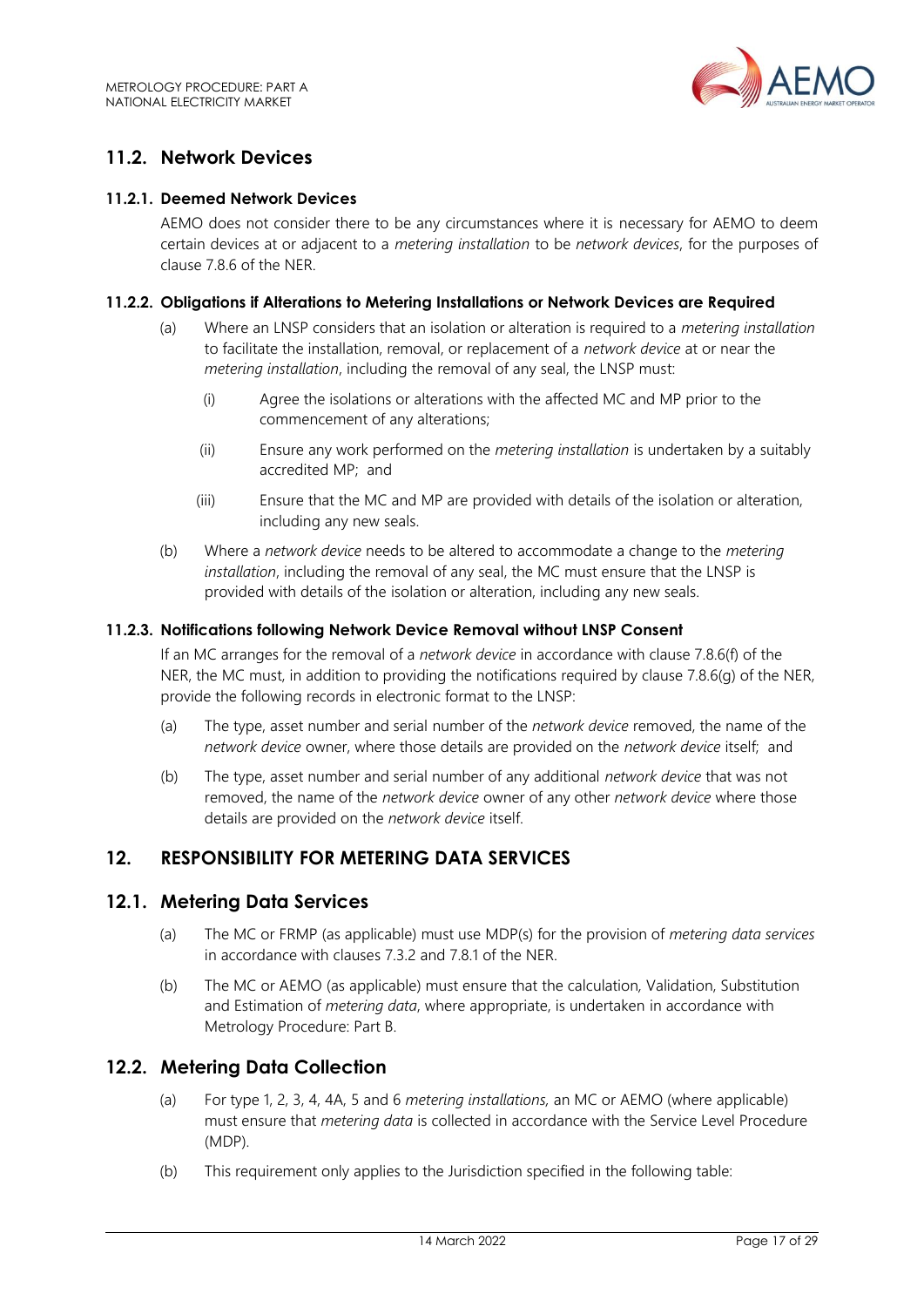

| Jurisdiction                    | Variation in accordance with Jurisdictional policy                                                                                                                                                                                                                                                                                                                                                                                                                                                                                                                                                                                                                                                                                                                                              |
|---------------------------------|-------------------------------------------------------------------------------------------------------------------------------------------------------------------------------------------------------------------------------------------------------------------------------------------------------------------------------------------------------------------------------------------------------------------------------------------------------------------------------------------------------------------------------------------------------------------------------------------------------------------------------------------------------------------------------------------------------------------------------------------------------------------------------------------------|
| Victoria                        | Subject to section 12.2(c)[Vic], the type 5 accumulation boundary is zero MWh<br>per annum.                                                                                                                                                                                                                                                                                                                                                                                                                                                                                                                                                                                                                                                                                                     |
| New South<br>Wales              | (1) Subject to section 7[NSW](4), the type 5 accumulation boundary is 100<br>MWh per annum.<br>(2) Subject to clause 7[NSW](4), where an Interval Meter has been installed in<br>accordance with clause [NSW](1), it may be read as a metering installation<br>type 5 at any time.<br>(3) Where an Interval Meter has been installed, the metering coordinator<br>must ensure that the reading of that Interval Meter may only be changed<br>from being read as a <i>metering installation</i> type 5 to being read as a<br>metering installation type 6 when:<br>(a) a transfer of the customer to a New Retailer has been effected; or<br>(b) the Interval Meter has been read as a metering installation type 5 for a<br>period of at least 12 contiguous months with the existing retailer. |
| South Australia                 | (1) The type 5 accumulation boundary is zero MWh per annum.<br>(2) The metering coordinator must ensure that the energy consumed and<br>measured by a sample Interval Meter installed for the purposes of<br>calculating the CLP, is settled in the market on the basis of a type 6<br>metering installation.                                                                                                                                                                                                                                                                                                                                                                                                                                                                                   |
| Australian<br>Capital Territory | (1) In accordance with section $7[ACT](2)$ , the type 5 accumulation boundary is<br>100 MWh per annum.<br>(2) If an Interval Meter has been installed for sites where the type 5<br>accumulation boundary is less than 100 MWh per annum, it may be read<br>as a <i>metering installation</i> type 5 at any time.                                                                                                                                                                                                                                                                                                                                                                                                                                                                               |
| Oueensland                      | The type 5 accumulation boundary is 750 MWh per annum.                                                                                                                                                                                                                                                                                                                                                                                                                                                                                                                                                                                                                                                                                                                                          |

# (c) This requirement only applies to the Jurisdiction specified in the following table:

| Jurisdiction                    | Variation in accordance with Jurisdictional policy                                                                                                                                                                                                               |
|---------------------------------|------------------------------------------------------------------------------------------------------------------------------------------------------------------------------------------------------------------------------------------------------------------|
| Victoria                        | Section 12.2(b)[Vic] and 12.2(f) do not apply to type 5 metering installations<br>installed on or after 27 February 2005. For type 5 metering installations<br>installed on or after 27 February 2005, the type 5 accumulation boundary is<br>160 MWh per annum. |
| Australian<br>Capital Territory | Clause 3.4.6 does not apply to type 5 metering installations with consumption<br>less than is specified in clause 12.2(b)[ACT](1) where that metering installation<br>is being read as a type 6.                                                                 |

#### (d) This requirement only applies to the Jurisdiction specified in the following table:

| Jurisdiction                    | Variation in accordance with Jurisdictional policy                                                                                                                                                                                                                                                                                                                                                            |  |
|---------------------------------|---------------------------------------------------------------------------------------------------------------------------------------------------------------------------------------------------------------------------------------------------------------------------------------------------------------------------------------------------------------------------------------------------------------|--|
| Victoria                        | During the period in which the metering coordinator is not required to collect<br>interval energy data from any type 5 metering installation because of the<br>operation of clause 12.2(c)[Vic], if it does not collect interval energy data from<br>that metering installation, it must collect accumulation energy data from that<br>metering installation as if it were a type 6 metering installation.    |  |
| Australian<br>Capital Territory | During the period in which the metering coordinator is not required to collect<br>interval energy data from any type 5 metering installation because of the<br>operation of clause 12.2(b)[ACT](2), if it does not collect interval energy data<br>from that metering installation, it must collect accumulation energy data from<br>that metering installation as if it were a type 6 metering installation. |  |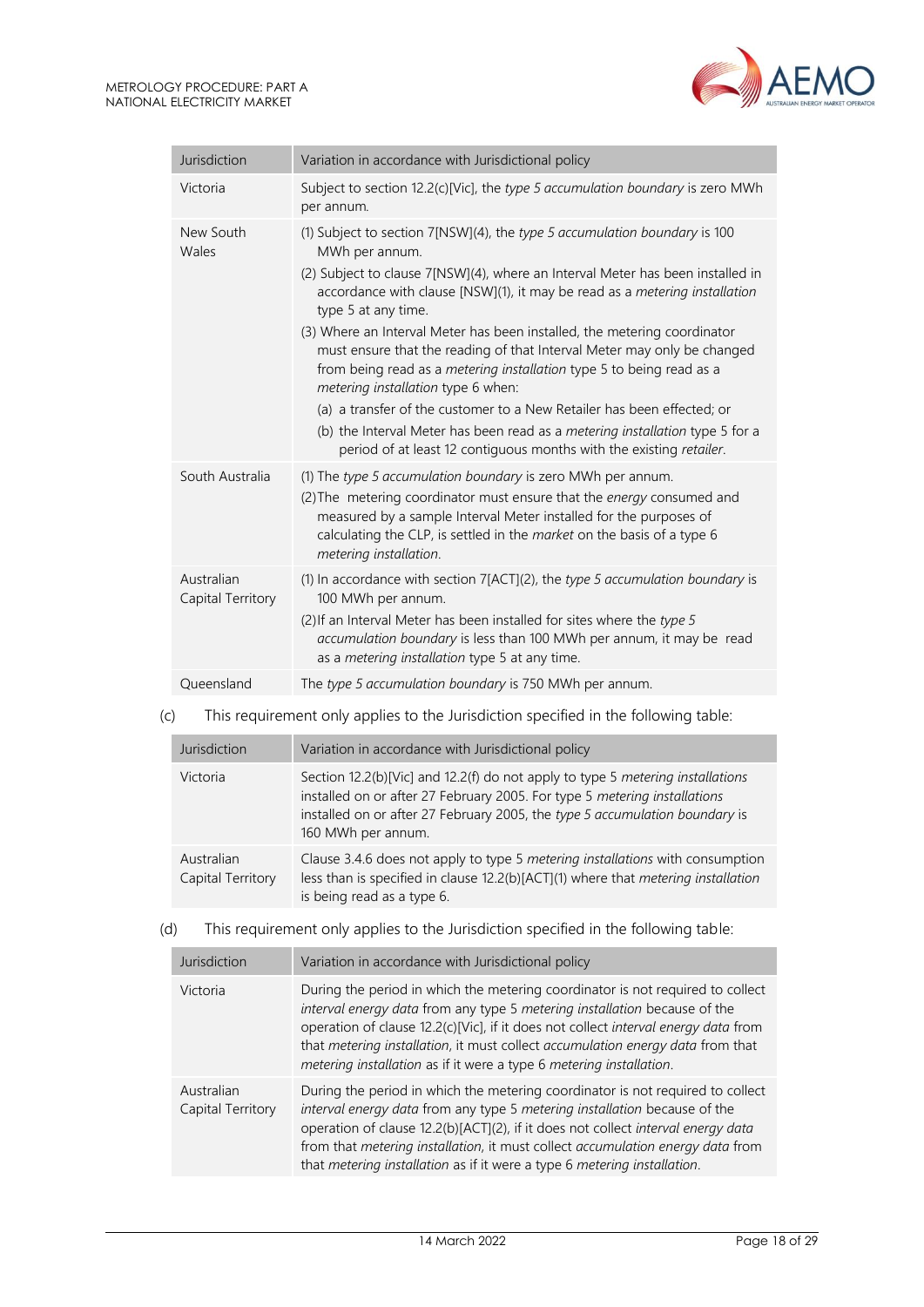

|     | Jurisdiction | Variation in accordance with Jurisdictional policy                                                                                                                                                                                                                                                                                                                                                                                                                                                                                                                                                                                                                                                                                                                                                                                                                                                                                                                                                                                                                                                                                                                                                                                                                               |
|-----|--------------|----------------------------------------------------------------------------------------------------------------------------------------------------------------------------------------------------------------------------------------------------------------------------------------------------------------------------------------------------------------------------------------------------------------------------------------------------------------------------------------------------------------------------------------------------------------------------------------------------------------------------------------------------------------------------------------------------------------------------------------------------------------------------------------------------------------------------------------------------------------------------------------------------------------------------------------------------------------------------------------------------------------------------------------------------------------------------------------------------------------------------------------------------------------------------------------------------------------------------------------------------------------------------------|
|     | Queensland   | (1) An Interval Meter installed at a connection point where the flow of<br>electricity is less than 100MWh per annum will be read as an Accumulation<br>Meter unless the metering installation is classified as types 1 to 4.<br>(2) Subject to (3), an Interval Meter installed for a Queensland Market<br>Customer where the flow of electricity is greater than or equal to 100 MWh<br>per annum must be read as a remotely read Interval Meter.<br>(3) Notwithstanding (2), an Interval Meter installed where the flow of<br>electricity is greater than or equal to 100 MWh per annum and where the<br>connection point has never had an customer with a negotiated retail<br>contract will be read as an Accumulation Meter by the metering data<br>provider.<br>(4) Once interval metering data is transferred to AEMO, the Interval Meter<br>must continue to be read as an Interval Meter unless the NMI is<br>reclassified from a NMI equal to or greater than 100 MWh per annum to a<br>NMI less than 100 MWh per annum, in which case the Interval Meter may<br>be read as an Accumulation Meter.<br>(5) A LNSP is permitted to read the metering installation for its own purpose<br>provided the reading schedule is coordinated with the metering<br>coordinator. |
| (f) |              | Subject to the dates specified in clause 13.2(c)[Vic], for type 5 metering installations<br>(excluding sample profile meters for the purposes of developing the CLPs in accordance<br>with section 13.3 of Metrology Procedure: Part B), the MC must:                                                                                                                                                                                                                                                                                                                                                                                                                                                                                                                                                                                                                                                                                                                                                                                                                                                                                                                                                                                                                            |
|     | (i)          | Ensure that interval metering data is collected from a metering installation in<br>accordance with the Service Level Procedure (MDP); and                                                                                                                                                                                                                                                                                                                                                                                                                                                                                                                                                                                                                                                                                                                                                                                                                                                                                                                                                                                                                                                                                                                                        |
|     | (ii)         | Use reasonable endeavours to ensure that interval metering data is collected from<br>every type 5 metering installation once every three months and that this metering<br>data is transferred to the metering data services database.                                                                                                                                                                                                                                                                                                                                                                                                                                                                                                                                                                                                                                                                                                                                                                                                                                                                                                                                                                                                                                            |
| (g) |              | For type 6 metering installations, the MC must:                                                                                                                                                                                                                                                                                                                                                                                                                                                                                                                                                                                                                                                                                                                                                                                                                                                                                                                                                                                                                                                                                                                                                                                                                                  |
|     | (i)          | Ensure that accumulated energy data is collected from metering installations in<br>accordance with the Service Level Procedure (MDP); and                                                                                                                                                                                                                                                                                                                                                                                                                                                                                                                                                                                                                                                                                                                                                                                                                                                                                                                                                                                                                                                                                                                                        |
|     | (ii)         | Use reasonable endeavours to ensure that accumulated energy data is collected<br>from every type 6 metering installation once every three months and that this<br>metering data is transferred to the metering data services database.                                                                                                                                                                                                                                                                                                                                                                                                                                                                                                                                                                                                                                                                                                                                                                                                                                                                                                                                                                                                                                           |
| (h) |              | An MC must use reasonable endeavours to ensure that energy data is collected from a type<br>4A, 5 or 6 metering installation and transferred to the relevant metering data services<br>database no more than two business days prior to, or two business days subsequent to, the<br>Scheduled Reading Date for that metering installation.                                                                                                                                                                                                                                                                                                                                                                                                                                                                                                                                                                                                                                                                                                                                                                                                                                                                                                                                       |

(e) This requirement only applies to the Jurisdiction specified in the following table:

(i) This requirement only applies to the Jurisdiction specified in the following table:

| Jurisdiction | Variation in accordance with Jurisdictional policy                                                                                                                                                                                                                                                                           |
|--------------|------------------------------------------------------------------------------------------------------------------------------------------------------------------------------------------------------------------------------------------------------------------------------------------------------------------------------|
| Victoria     | Nothing in section 12.2(h) prevents the metering coordinator from additionally<br>collecting energy data from a type 5 metering installation and transferring that data<br>to the relevant <i>metering data services</i> earlier than 2 business days prior to the<br>scheduled reading date for that metering installation. |

Note: The effective date of this Jurisdictional provision is 1 July 2009. The review date of this Jurisdictional provision is 31 December 2017.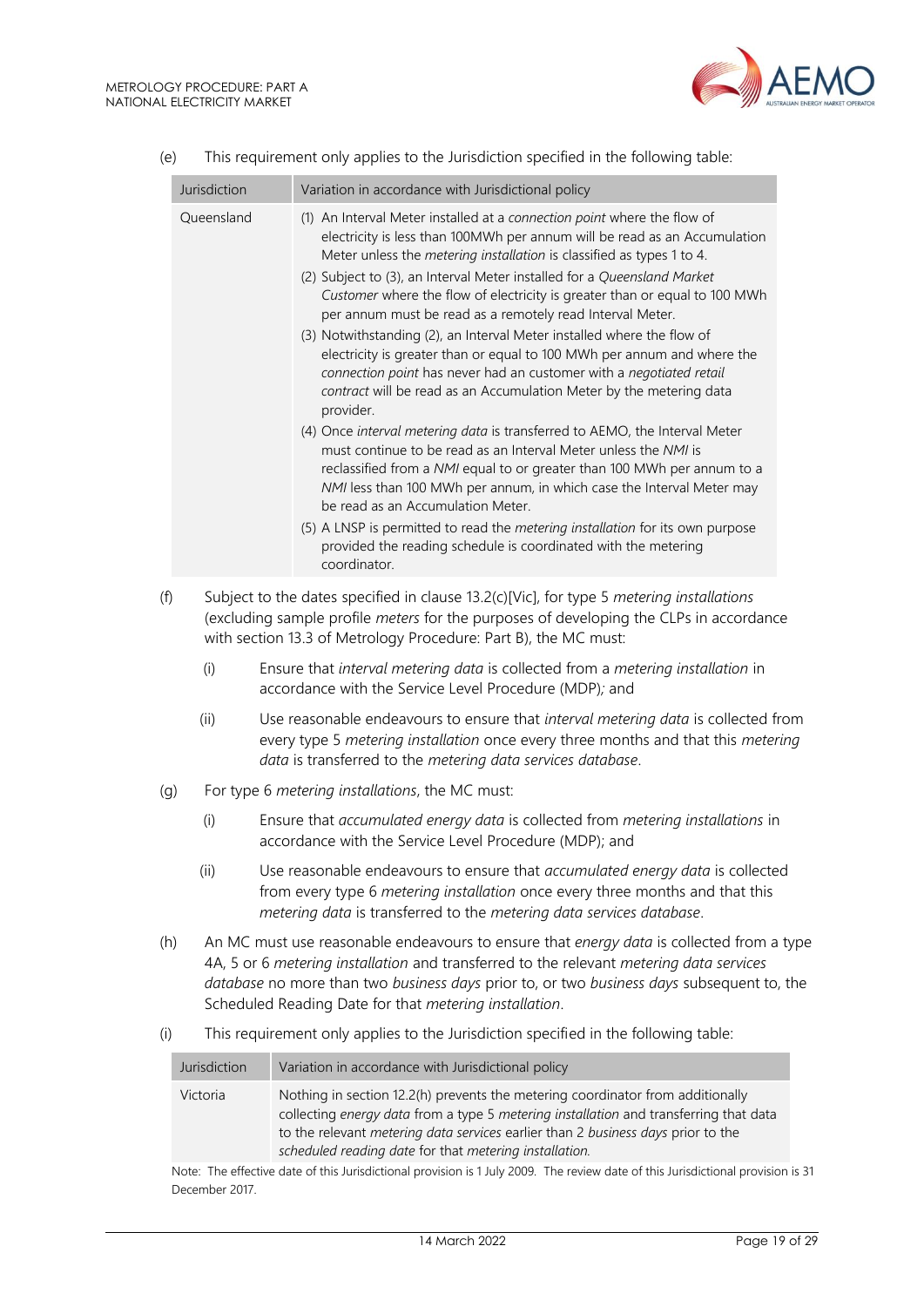

(j) For *metering installations* that do not have *remote acquisition*, and where an MC is not a Transmission Network Service Provider (TNSP), the MC must use reasonable endeavours to ensure that each *metering installation* is read at least every three months, and the Meter Reading frequency is agreed with the FRMP.

#### <span id="page-19-0"></span>**12.3. Metering Data Storage**

- (a) The MDP must provide a *metering data services database* containing *metering data* in accordance with clause 7.10.1 of the NER.
- (b) The Load Tables, Inventory Tables and On/Off Tables for type 7 *metering installations* must be stored within the *metering data services database*.

#### <span id="page-19-1"></span>**12.4. Access to Metering Data**

- (a) Access to *metering data* must be provided in accordance with clause 7.15.5 of the NER and the Service Level Procedure (MDP).
- (b) This requirement only applies to the Jurisdiction specified in the following table:

| Jurisdiction | Variation in accordance with Jurisdictional policy                                                                                                                                                                                                                                                                                                                 |
|--------------|--------------------------------------------------------------------------------------------------------------------------------------------------------------------------------------------------------------------------------------------------------------------------------------------------------------------------------------------------------------------|
| Victoria     | Despite section 12.4(a), where metering data for a type 5 metering installation is<br>collected more frequently than required under clause 12.2(h) (as allowed under<br>section 12.2(i)[Vic]) access to metering data need not be provided until 5pm on the<br>second business day after the next scheduled reading date for that metering<br><i>installation.</i> |

Note: The effective date of this Jurisdictional provision is 1 July 2009. The review date of this Jurisdictional provision is 31 December 2017.

- (c) The MC must ensure that *metering data* from the following is transferred to AEMO:
	- (i) *Interval metering data* for *first-tier loads*, including First-Tier Controlled Loads *calculated metering data* for *first-tier loads*; and
	- (ii) *Accumulated metering data* for First-Tier Controlled Loads in New South Wales and Queensland.
- (d) The MC must notify *AEMO* of the *interval metering data* for *first-tier loads* that are to be transferred to AEMO.

# <span id="page-19-2"></span>**12.5. Verification of Metering Data for whole current Small Customer Metering Installations, Type 4A, 5, 6 and 7 Metering Installations**

To facilitate the verification of *metering data* for whole current *small customer metering installations*, and type 4A, 5, 6 and 7 *metering installations*:

- (a) Each MC must ensure that a Sample Test Plan is established and maintained in accordance with *Australian Standards* "AS 1199: Sampling procedures for inspection by attributes – Sampling schemes indexed by Acceptance Quality Limit (AQL) for lot-by-lot inspection".
- (b) Each MC must ensure that the Sample Test Plan is set at General Inspection Level II and initially selected to be a normal inspection sample size using an AQL of 1.5.
- (c) A test sample is deemed to have passed the verification test when the *metering data* stored in the *metering data services database* is consistent with the *energy data* stored in the *metering installation*. If the *metering data* stored in the *metering data services database* does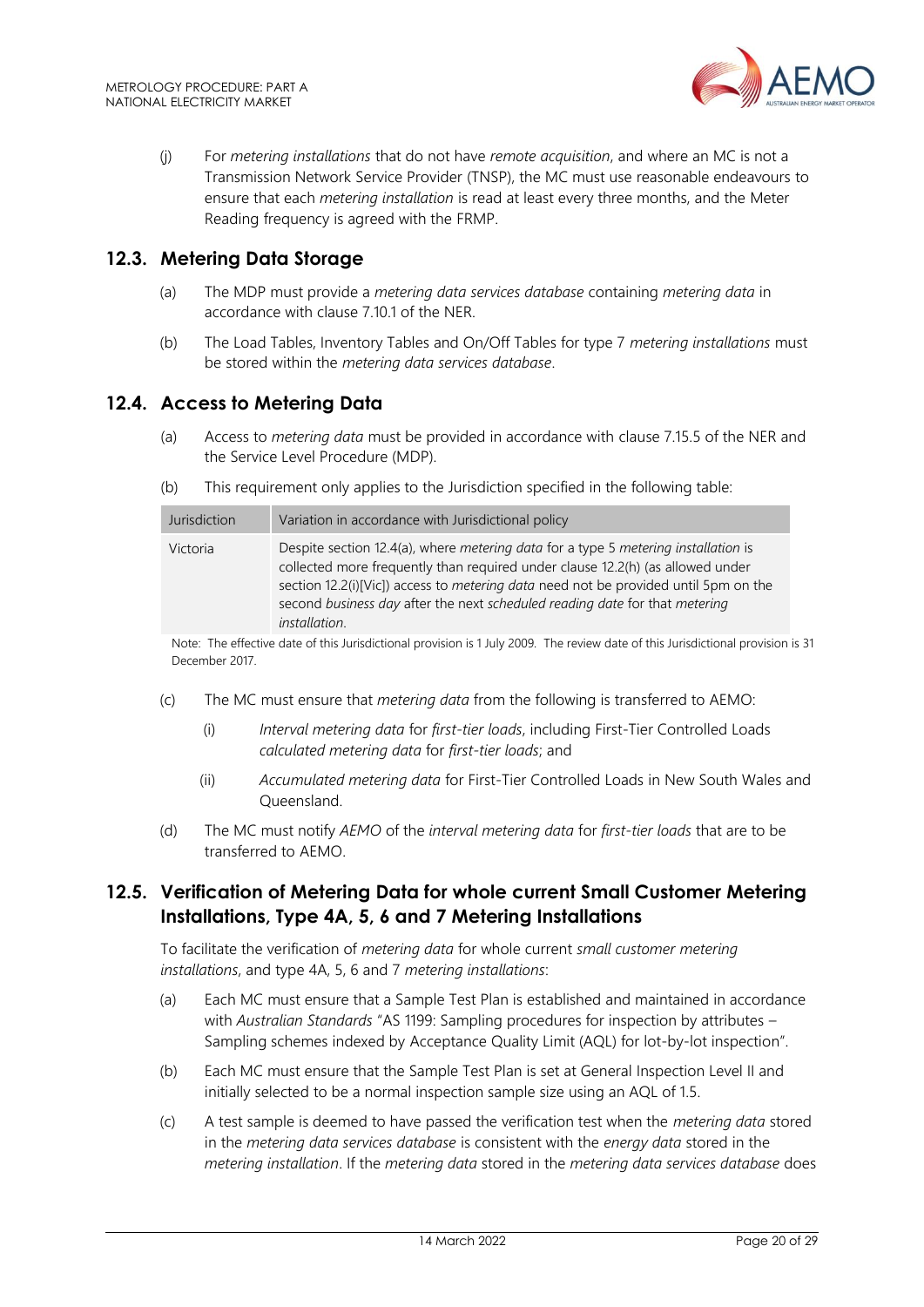

not match the energy data stored in the *metering installation*, then the test sample is deemed to have failed the verification test and must be rectified.

- (d) Each MC must ensure the following steps are taken after each round of verification:
	- (i) If the Sample Test Plan passes the acceptance number (Ac) criteria at a normal inspection sample size, continue to test using the normal inspection sample size for the next round.
	- (ii) If the Sample Test Plan fails the acceptance number (Ac) criteria at a normal inspection sample size, switch to a tightened inspection sample size for the next two rounds. If the two consecutive rounds pass, then on the third round switch back to a normal inspection sample size.
	- (iii) If the Sample Test Plan fails the acceptance number (Ac) criteria for two consecutive rounds, then all metering installations will need to be verified.
- (e) Verification tests must be conducted in accordance with the Sample Test Plan, at least once every 12 months.
- (f) If there is an inconsistency between the *energy data* held in a *metering installation* and the *metering data* held in the *metering data services database*, the *energy data* in the *metering installation* is to be taken as prima facie evidence of the amount of electricity supplied to that *metering point*, except if the *meter* or components of the *metering installation* are found to be not compliant with the NER.
- (g) The *calculated metering data* stored in a *metering data services database* for a *NMI* is consistent with the Physical Inventory if the error associated with calculating the *energy* value for the sample, that is:
	- n  $\Sigma$ (Agreed *load* per Unmetered Device type as per Load Table)<sup>i</sup> \*
- $i = 1$ (Actual number of Unmetered Device types in the sample geographic area)<sup>i</sup>

- 1

- n (Agreed *load* per Unmetered Device type as per Load Table)i \*
- $\Sigma$ (Number of Unmetered Device types in the sample geographic area as per Inventory Table)

 $i = 1$ i

#### where:  $i =$  Unmetered Device type

is within  $\pm$  2.0%. Where the existing error is greater than  $\pm$  2.0% a date for reaching an error level within  $\pm$  2.0% and a transition plan to reach that error level must be determined by AEMO in consultation with the relevant MC and affected *Registered Participants*.

(h) If there is an inconsistency between the Inventory Table held in a *metering data services database* for a type 7 *metering installation* and the Physical Inventory, the Physical Inventory is to be taken as prima facie evidence of the actual number of Unmetered Devices.

# <span id="page-20-0"></span>**12.6. Metering Installation Type 7 – Sample Testing**

- (a) For the purposes of sample testing type 7 *metering installations*, the MC must ensure that the sample size is determined using Table 3.8. The sample is to be selected from Unmetered Devices in the Inventory Table for an MC.
- (b) The MC must ensure that the sample size for the first two Validation tests is based on a 'normal' sample size indicated in Table 3.8.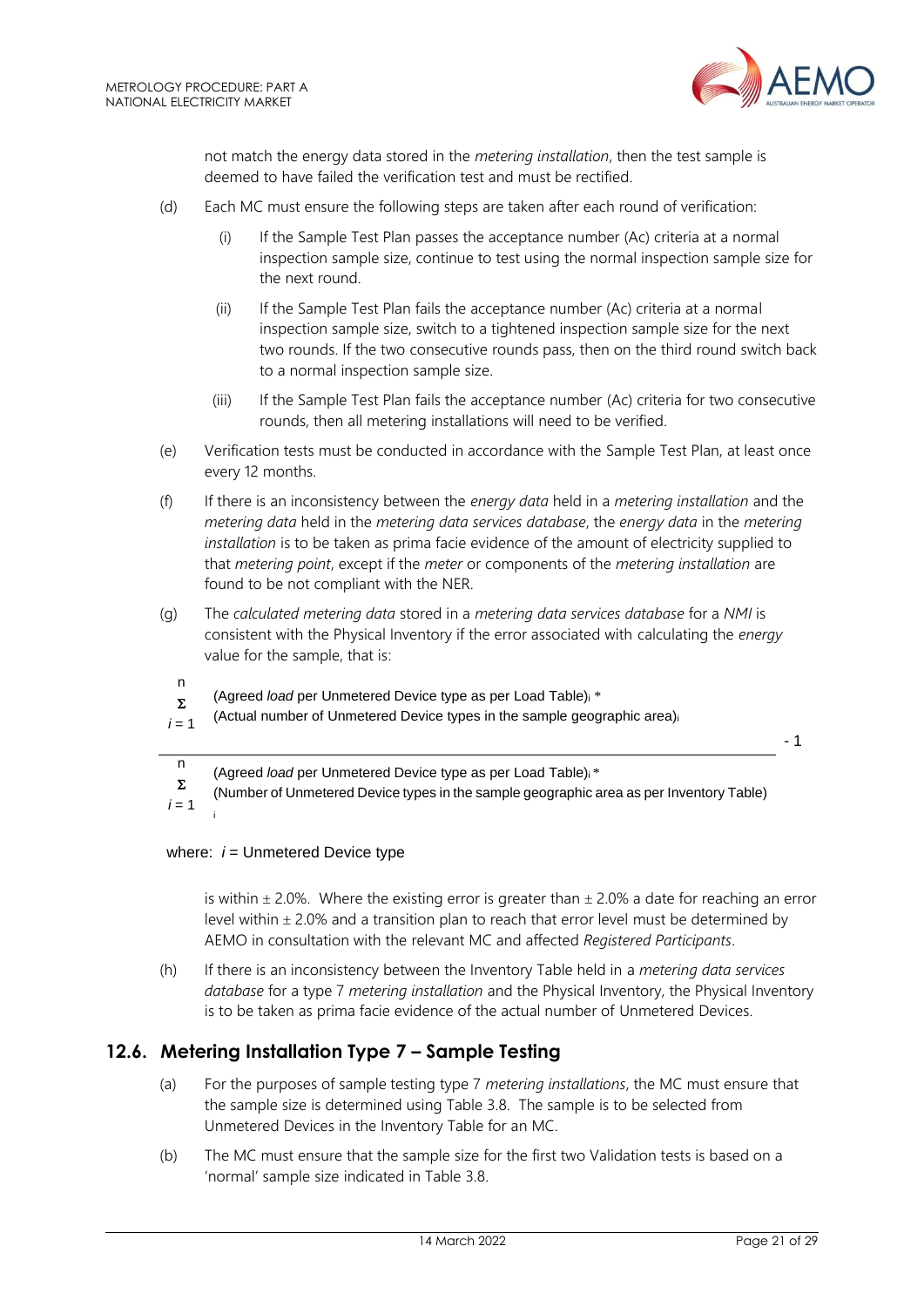

| Number of Unmetered Devices in | Sample Size    |                |           |
|--------------------------------|----------------|----------------|-----------|
| Inventory Table                | Reduced        | Normal         | Tightened |
| $2$ to $8$                     | $\overline{c}$ | $\overline{2}$ | 3         |
| 9 to 15                        | $\overline{c}$ | 3              | 5         |
| 16 to 25                       | 3              | 5              | 8         |
| 26 to 50                       | 5              | 8              | 13        |
| 51 to 90                       | 5              | 13             | 20        |
| 91 to 150                      | 8              | 20             | 32        |
| 151 to 280                     | 13             | 32             | 50        |
| 281 to 500                     | 20             | 50             | 80        |
| 501 to 1200                    | 32             | 80             | 125       |
| 1201 to 3200                   | 50             | 125            | 200       |
| 3201 to 10000                  | 80             | 200            | 315       |
| 10001 to 35000                 | 125            | 315            | 500       |
| 35001 to 150000                | 200            | 500            | 800       |
| 150001 to 500000               | 315            | 800            | 1250      |
| 500001 to over                 | 500            | 1250           | 2000      |

# **Table 3.8** - **Unmetered Devices in Inventory Table**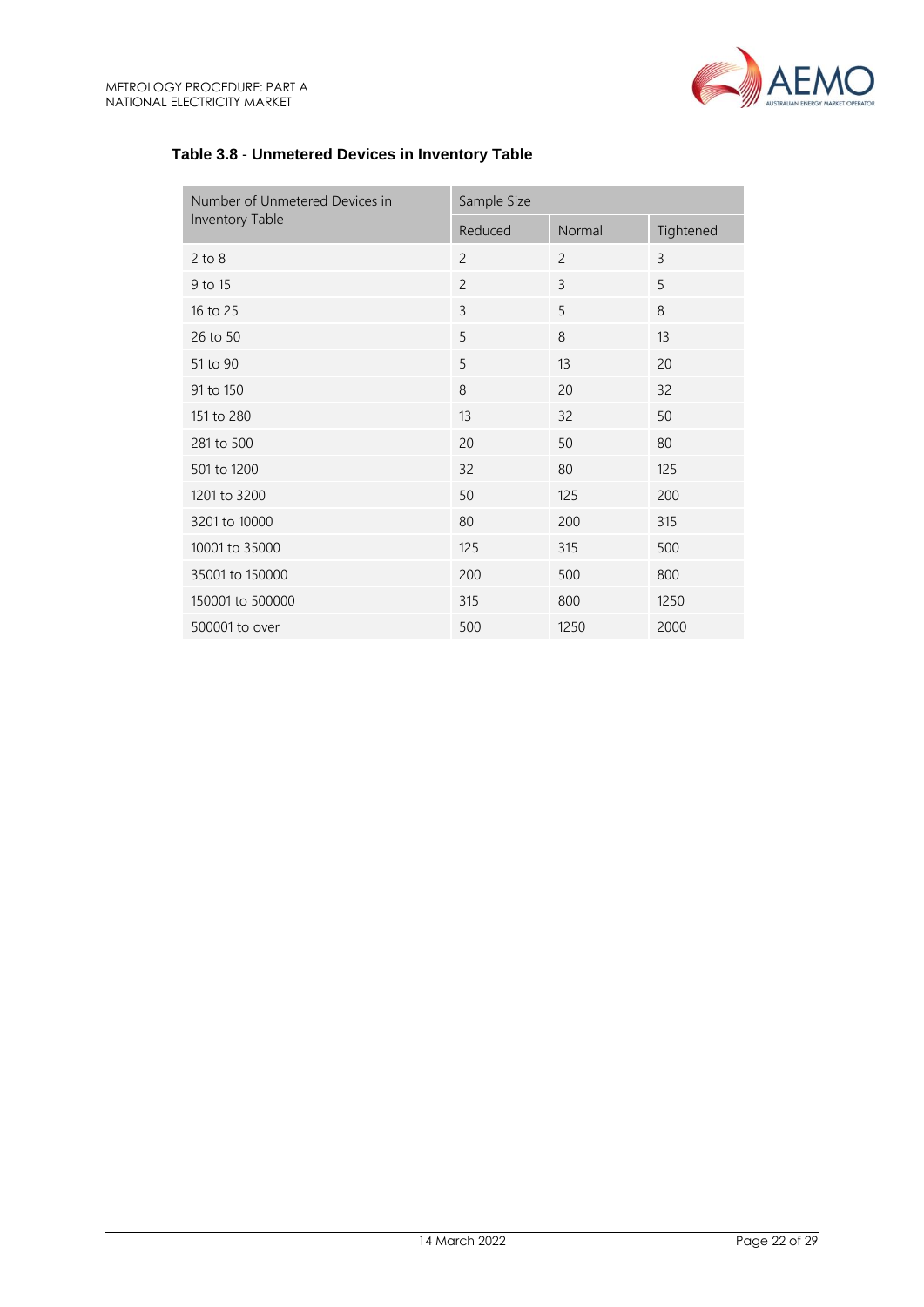

(c) The MC must ensure that the sample size for subsequent Validation tests is based on the following:



- (d) The MC must select sample Unmetered Devices for a Validation test from random geographic areas depending on the sample size. The selection of the geographic area must be such that each Unmetered Device has an equal chance of being included in the sample.
- (e) The MC must ensure that the Validation test is conducted at least once every six months, commencing from the first Validation test.
- (f) Should the results of two consecutive Validation tests, based on a reduced sample size, be within the accuracy requirements for that test, the MC must ensure that the next Validation test is conducted at least once every 12 months.

# <span id="page-22-0"></span>**12.7. Request for Test of Calculated Metering Data**

- (a) If requested to test a type 7 *metering installation* by a *Registered Participant* under clause 7.9.1 of the NER, the MC or AEMO (as applicable) must:
	- (i) arrange to test that the *calculated metering data* stored in the *metering data services database* reflects the Physical Inventory for the type 7 *metering installation*;
	- (ii) use reasonable endeavours to conduct the test within 15 *business days* of the request; and
	- (iii) prior to any test being undertaken, provide an estimate of costs associated with the test.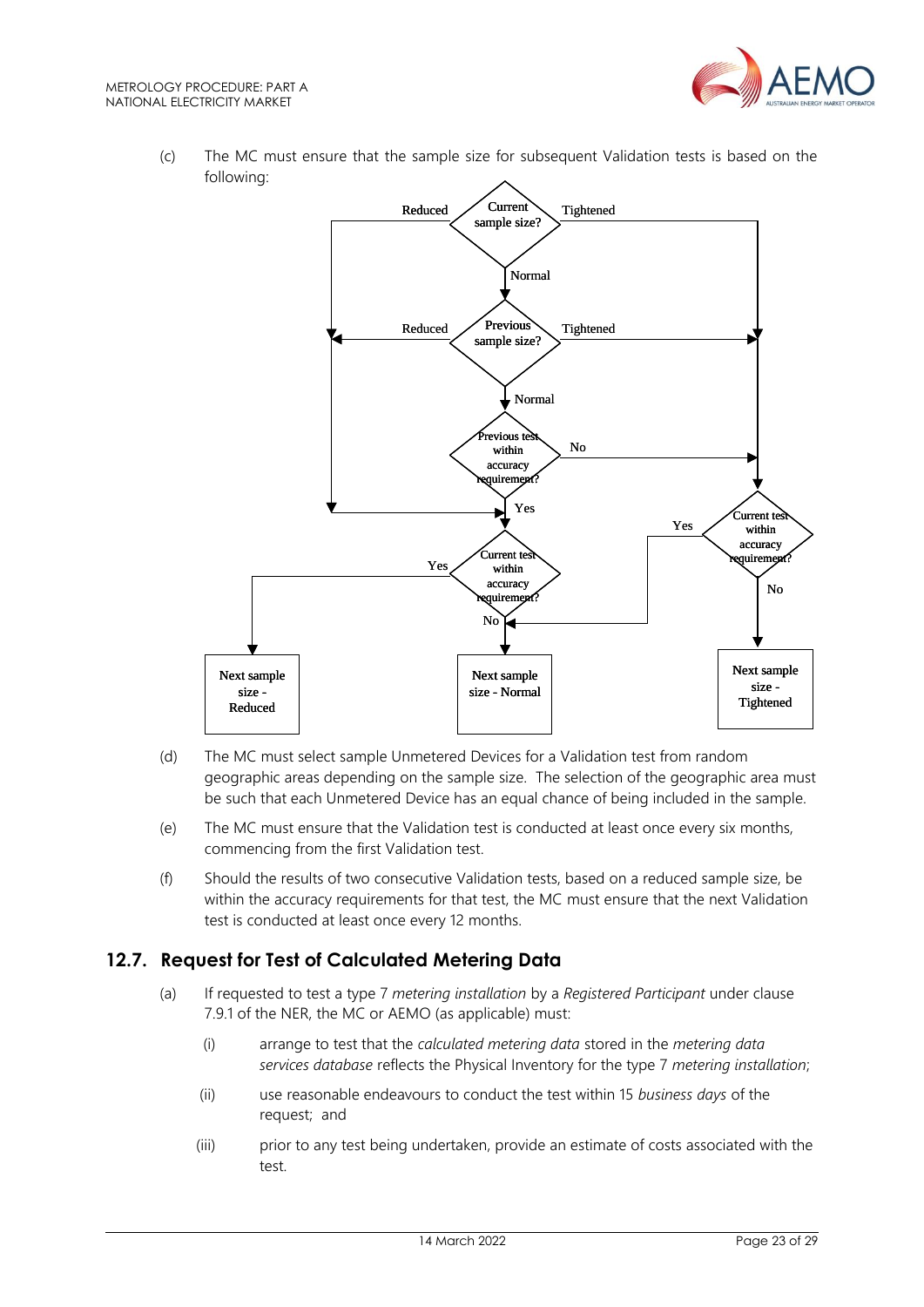

(b) Where there is a discrepancy between the Inventory Table held in the *metering data services database* for a type 7 *metering installation* and the Physical Inventory, the Physical Inventory is to be taken as prima facie evidence of the actual number of Unmetered Devices.

# <span id="page-23-0"></span>**12.8. AEMO's Metering Data Obligations**

#### **12.8.1. Substitutions**

Where *metering data* has been Substituted, AEMO must advise affected *Registered Participants* at the same time as that *metering data* is sent to *Market Participants* for *settlements*.

#### **12.8.2. Load Profiling**

(a) This requirement only applies to the Jurisdiction specified in the following table:

| Jurisdiction                                          | Variation in accordance with Jurisdictional policy                                                                                                                                                                                                                                                                                                                                                                                                                                                                                             |
|-------------------------------------------------------|------------------------------------------------------------------------------------------------------------------------------------------------------------------------------------------------------------------------------------------------------------------------------------------------------------------------------------------------------------------------------------------------------------------------------------------------------------------------------------------------------------------------------------------------|
| New South<br>Wales,<br>South Australia,<br>Queensland | AEMO must prepare a CLP for each relevant Profile Area in accordance with<br>sections 11.4 and 11.5 of Metrology Procedure Part B apply the CLP(s) by<br>Profile Area to the consumption energy data from the applicable first tier<br>controlled load Accumulation Meters and from the applicable SecondTier<br>Controlled Load type 6 metering installations in accordance sections 11.4 and<br>11.5of Metrology Procedure Part B to produce interval metering data.<br>This requirement does not apply to Ergon Energy's distribution area. |

- (b) AEMO must prepare a Net System Load Profile (NSLP) by each Profile Area in accordance with section 15 of Metrology Procedure: Part B and apply it by Profile Area to the *metering data* from type 6 *metering installations* to produce *interval metering data* for type 6 *metering installations*.
- (c) This requirement only applies to the Jurisdiction specified in the following table:

| Jurisdiction                                                                              | Variation in accordance with Jurisdictional policy                                                                                                                                   |
|-------------------------------------------------------------------------------------------|--------------------------------------------------------------------------------------------------------------------------------------------------------------------------------------|
| New South<br>Wales.<br>Queensland,<br>South Australia,<br>Australian<br>Capital Territory | AEMO must enable the transfer to AEMO of parameters for the calculation of<br>a weekly load scaling factor, which represents the estimated data for First-<br>Tier Controlled Loads. |

# <span id="page-23-1"></span>**13. EMERGENCY PRIORITY PROCEDURES**

#### <span id="page-23-2"></span>**13.1. Criteria for determining Emergency Condition**

While AEMO does not intend to restrict LNSPs and MCs from agreeing on a definition of 'emergency condition' in their service agreements, the definition must take into consideration the following criteria:

- (a) Unplanned disruption to power supply to one or more Sites, regardless of duration.
- (b) Risk of environmental damage, injury or fatality to any person from *distribution network* equipment due to their proximity to that equipment.
- (c) Potential for or the presence of risk to public safety.
- (d) Mandatory restriction of power supply.
- (e) Disruption to communications network used in the delivery of *metering data.*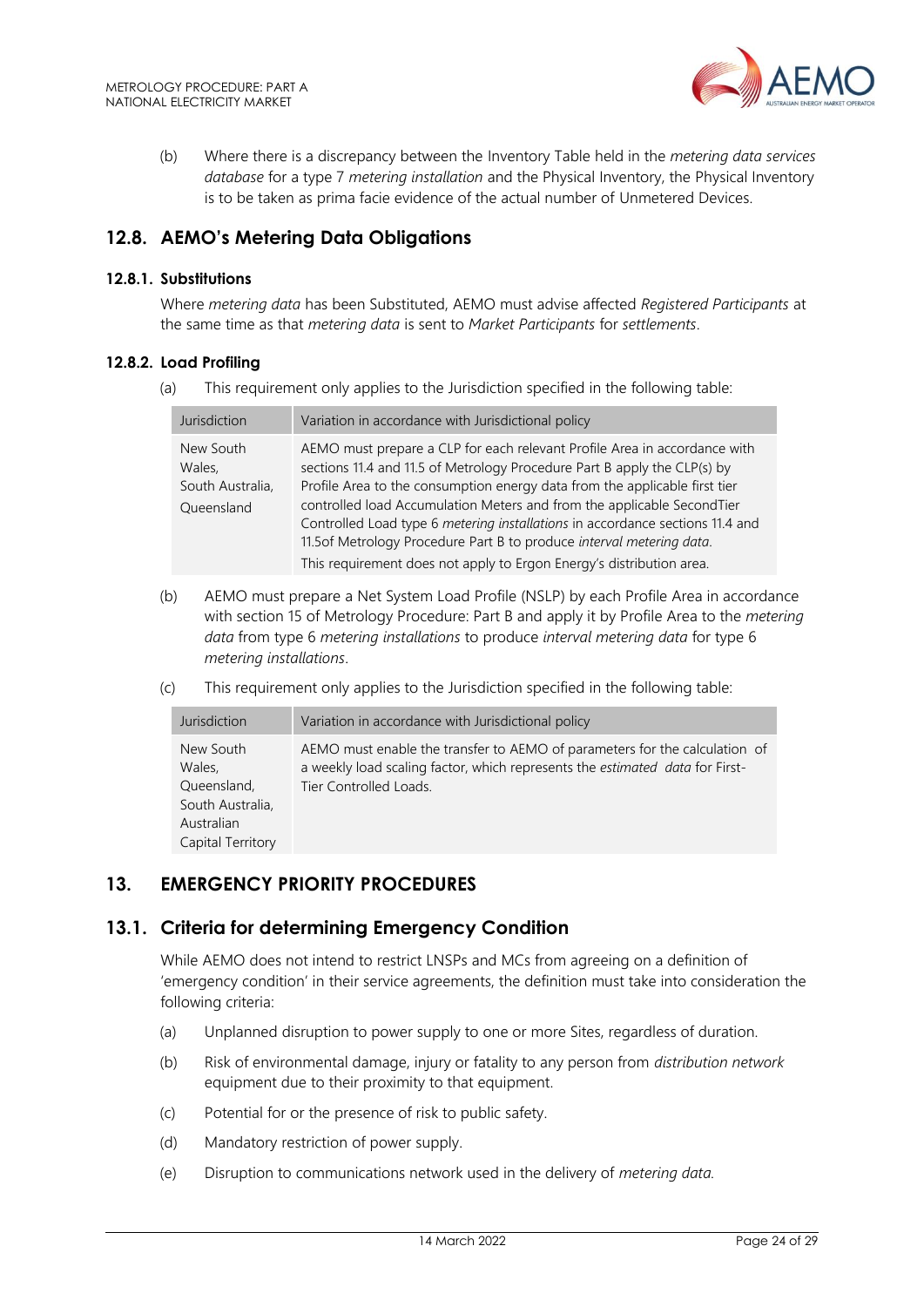

(f) Operational difficulties due to acts of nature, such as flooding and cyclones.

#### <span id="page-24-0"></span>**13.2. Metering Installations Affected**

- (a) LNSPs and MCs may adopt different definitions of 'emergency condition' where Accumulation Meters are situated and where Interval Meters are situated.
- (b) In no circumstances will type 7 *metering installations* be affected by an 'emergency condition'.

#### <span id="page-24-1"></span>**13.3. Prioritisation of Services by MC in Emergency Condition**

LNSPs may prioritise the delivery of services from MCs by agreement provided that those services that are required for safety purposes, such as *disconnection* or *reconnection* must be prioritised over those services that are required solely for commercial reasons.

#### <span id="page-24-2"></span>**13.4. Other Laws Prevail**

- (a) Nothing in section 13, or in a services agreement between an LNSP and MC, overrides any requirement to comply with the NER or any other law relating to the safety of any person, property or the environment.
- (b) Whilst an MC may agree to supply services to an LNSP related to an emergency condition, the MC is not able to contract out of its obligations in the NER through that agreement.

#### <span id="page-24-3"></span>**14. SHARED FUSE ARRANGEMENTS**

- (a) Local Network Service Providers (LNSPs) must identify, record, and maintain Shared Fuse Arrangements through the Shared Isolation Point Flag in MSATS for every *connection point* that is part of each specific Shared Fuse Arrangement, as specified in the NER and the MSATS Procedures.
- (b) Financially Responsible Market Participants (FRMPs) and Metering Coordinators (MCs) must notify the Local Network Service Providers (LNSPs) of any new Shared Fuse Arrangements or any changes to existing Shared Fuse Arrangements for the *connection points* relevant to them, as specified in the NER and the MSATS Procedures.
- (c) Metering Provider Category B (MPB) must notify the MC or the FRMP of any new Shared Fuse Arrangements or any changes to existing Shared Fuse Arrangements for the *connection points*  relevant to them, as specified in the MSATS Procedures.
- (d) Participants may access existing *connection points'* Shared Fuse Arrangements information that is available in the MSATS Standing Data as specified in the MSATS Procedures. Shared Fuse Arrangements for *connection points* are stored in the Shared Isolation Point Flag field in MSATS which is discoverable via NMI Discovery in MSATS.
- (e) The following diagrams show the correct use of Shared Isolation Point Flags: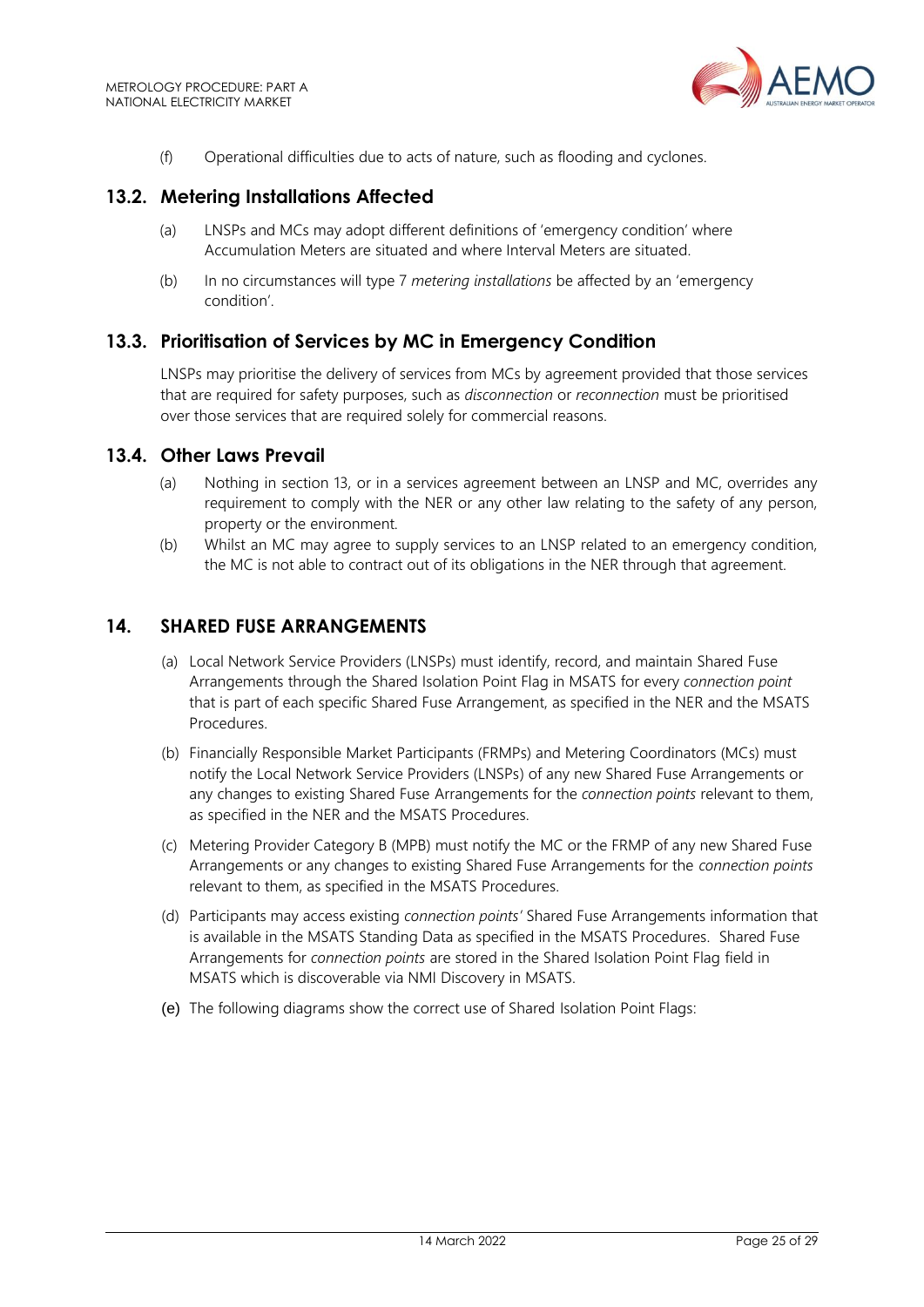



#### **Diagram 1 – Example where all meters have Shared Fuse Arrangements**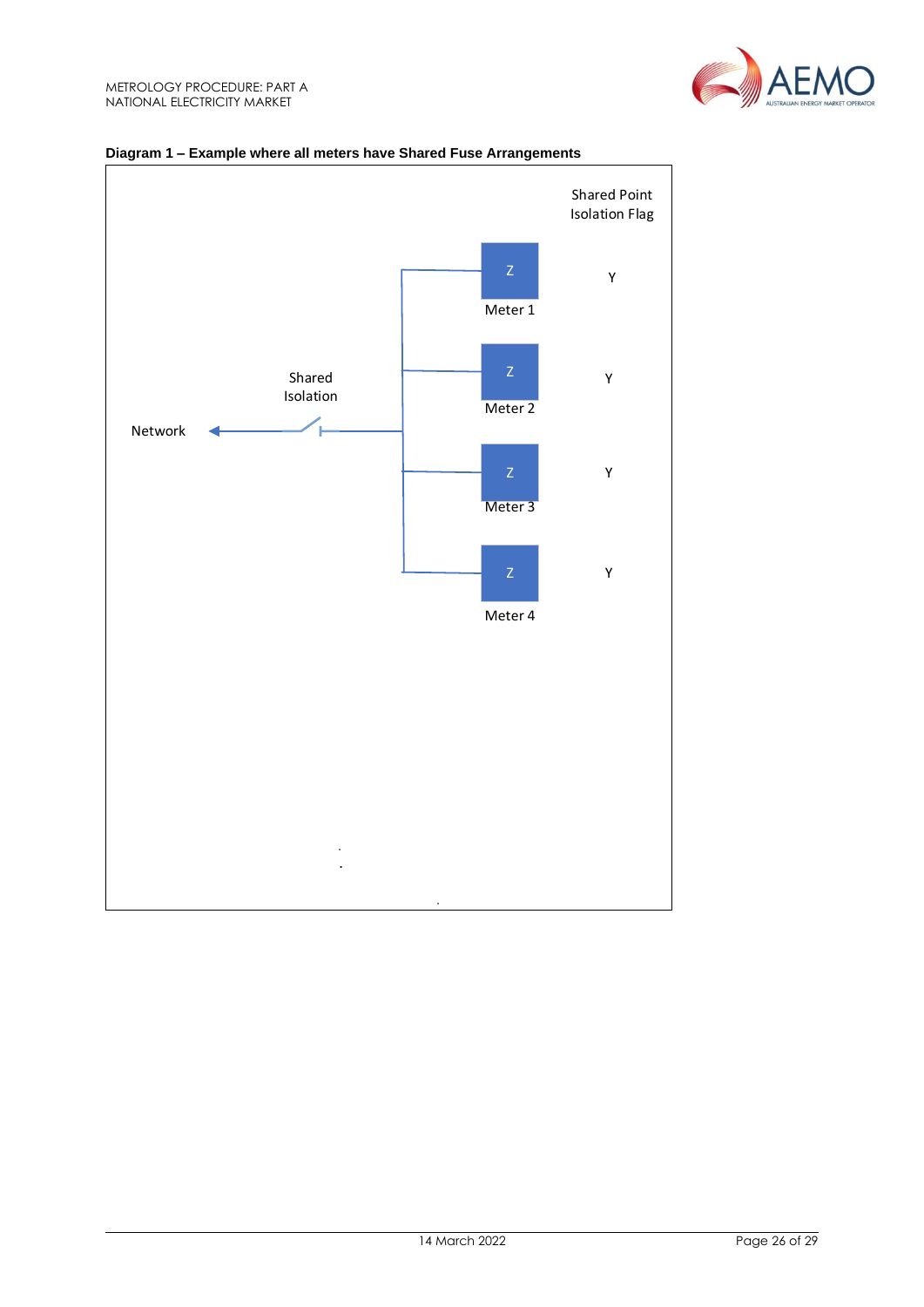



#### **Diagram 2 – Example of one meter with Individual Isolation**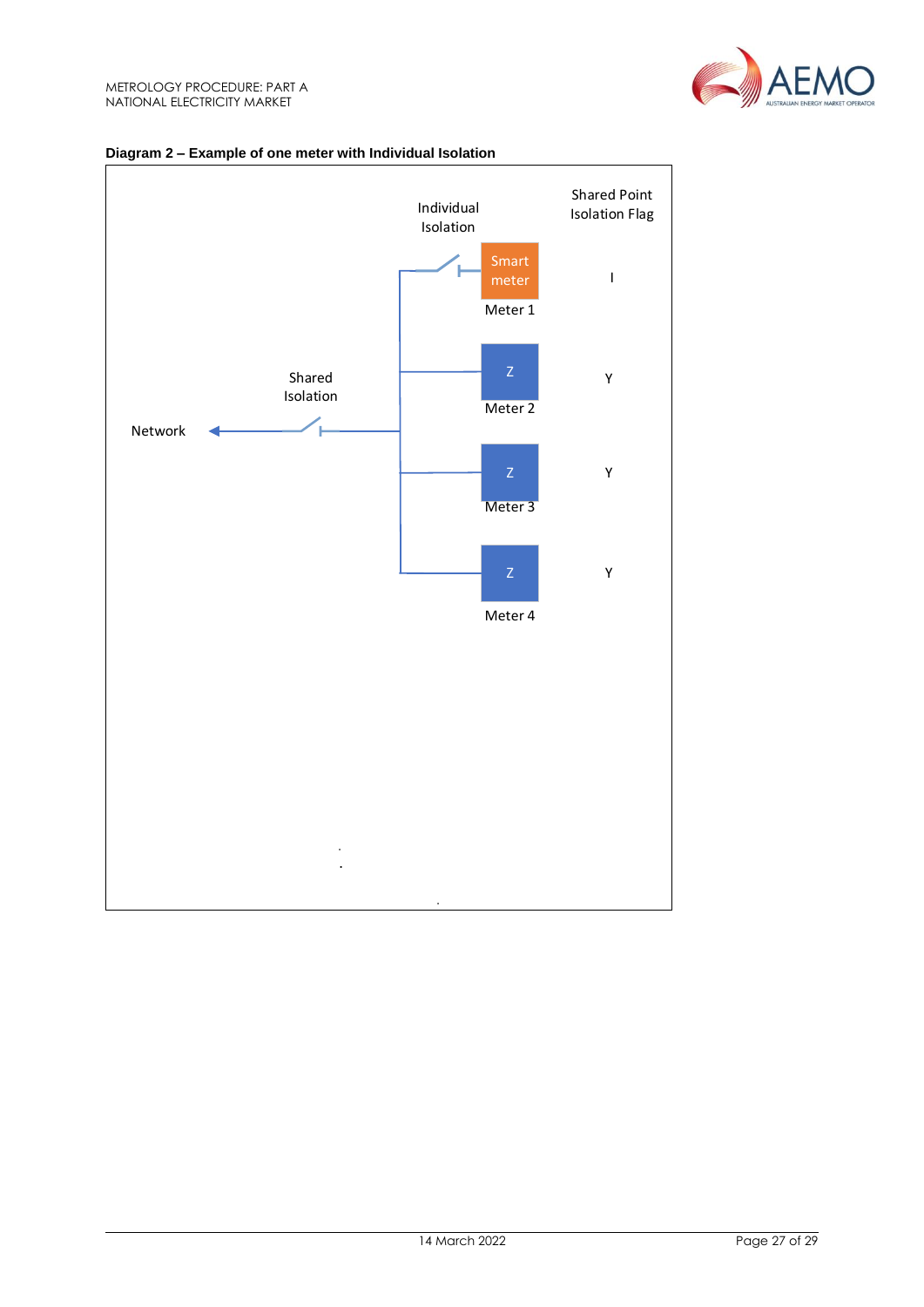



# **Diagram 3 – Example of all meters with Individual Isolation**